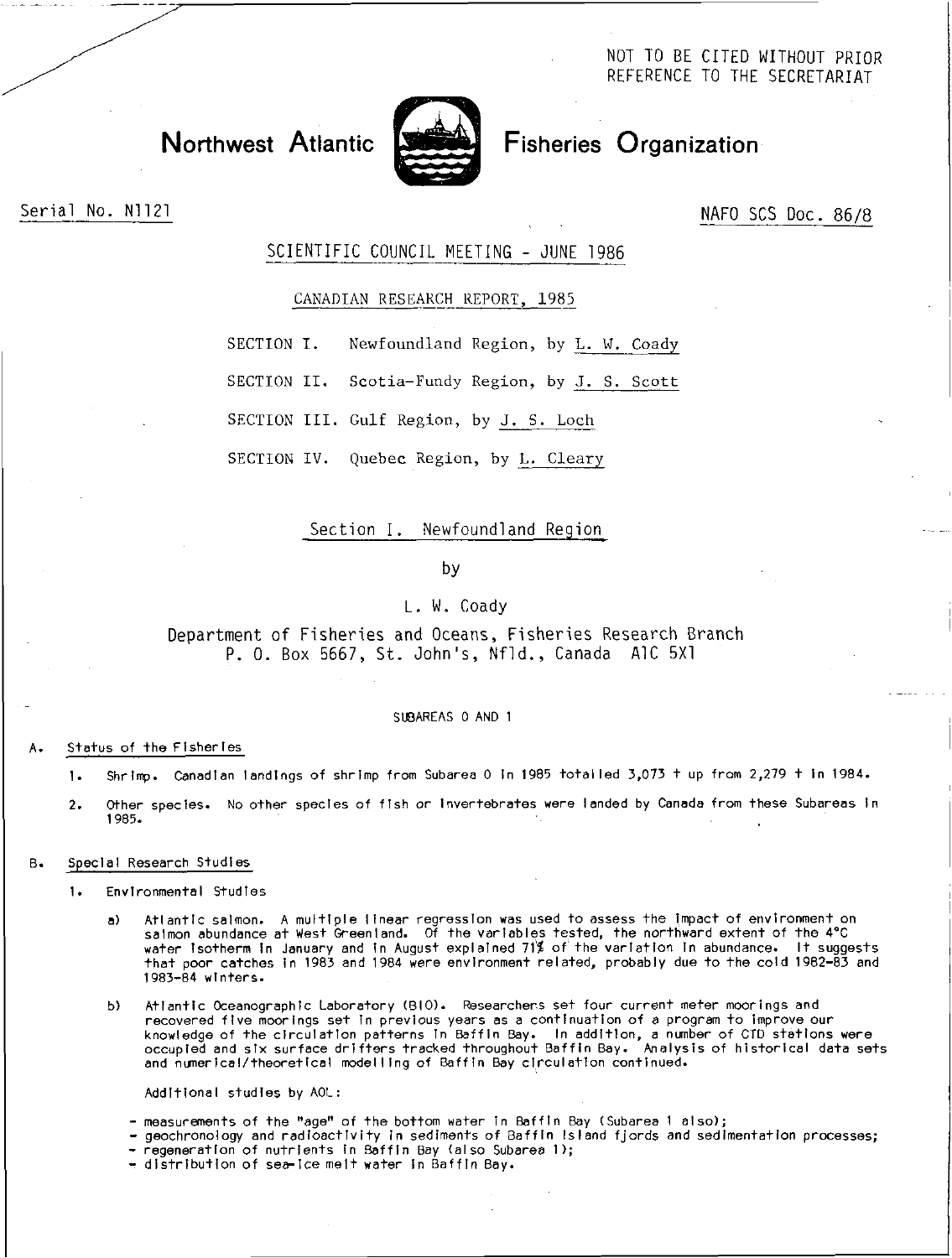c) Newfoundland Institute for Cold Ocean Science (Memorial University). Investigations were made of the buoyant plume from a submarine spring in Cambridge Fiord, Baffin Bay in September. Visual and photographic observations, and water property and discharge velocity measurements at the vent were made using the submersible PISCES IV, deployed from the PANDORA II. Biota at the vent were spectacular.

## 2. Biological Studies

a) Atlantic salmon. A total of 4,703 salmon was sampled at the fish plant in Holstelnsborg; 1,469 from Sukkertoppen, 5,247 from Godthaab and 1,885 from Frederlkshaab in centimeter length groups; including detailed measurements of fork length, gutted weight, and of these 3,300 were scale-sampled. This project provides an annual assessment of the proportion of North American and European fish caught at West Greenland. Also, 35 salmon were detected with micro tags and 40 with Carlin tags. Carlin tags were from Canada, USA, Scotland, and Norway.

Examinations were made of the potential of blood protein analysis for providing known origin salmon for yearly verification of scale character analysis. Starch gels previously processed were examined but continent of origin could not be interpreted. Further studies will be attempted In 1986.

b) Canadian observers participated in several trips fishing shrimp in Davis Strait (0+1) during 1985. All trips were on foreign vessels chartered to fish the Canadian allocation except for twelve days fished In 1A81B. A total of 389 fishing days and 2,110 sets was observed, with a total of some 156,517 shrimp measured.

## SUBAREA 2

#### . Status of the Fisheries

- 1. Cod. Canadian landings were 11,100 t, down from 23,400 t In 1984 and 48,800 t In 1983. Landings were almost entirely from Dlv. 2J, with only 240 t from Div. 2G and 2H. Landings from the inshore sector amounted to 9,500 t or 85% of the total Canadian landings from this Subarea, a decrease 13,600 t landed Inshore In 1984. Offshore landings were only 1,600 t, compared to 9,800 t In 1984. This decrease is explained by a reduction In offshore fishing effort in this Subarea during 1985.
- 2. Redfish. Canadian landings were 940 t, compared to 180 t landed in 1984. These landings were primarily from Dlv. 2J, with 130 t landed from Div. 2H.
- Greenland halibut. Canadian landings were 5,400 t compared to about 6,700 t landed both in 1983 and  $\mathbf{3}$ . 1984. About 4,100 t were landed from Div. 2J, with the remainder being landed from Div. 2H. The Inshore sector accounted for about 37% of the landings in this Subarea.
- 4. Other groundfish. Canadian landings of other groundfish species amounted to only 100 t in 1985.
- 5. Capelin. Landings of capelin remained at a low level.
- 6. Herring. 'Landings of herring remained at a low level.
- 7. Atlantic salmon. Commercial landings of Atlantic salmon In Subarea 2 during 1985 were 211 t, compared to 229 t in 1984. The recreational harvest totalled 4.5 t.
- 8. Arctic charr. Landings of Arctic charr in Subarea 2 during 1985 were 141 t, a decrease of 5% from 1984. Factors contributing to the decreased catches included reduced effort (possibly due to ice conditions) and overall decreased abundance of charr In the region.
- 9. Shrimp. The Subarea 2 shrimp fishery was subject to a total quota restriction of 4,920 t In 1985, 2,800 t of which were in the Hopedale Channel. Total landings In 1985 were approximately 1,400 t.

## B. Special Research Studies

1. Environmental Studies

a) Hydrographic studies. The Seal Island section In 2J was occupied in July. Temperature profiles were taken at each fishing station occupied during 1985.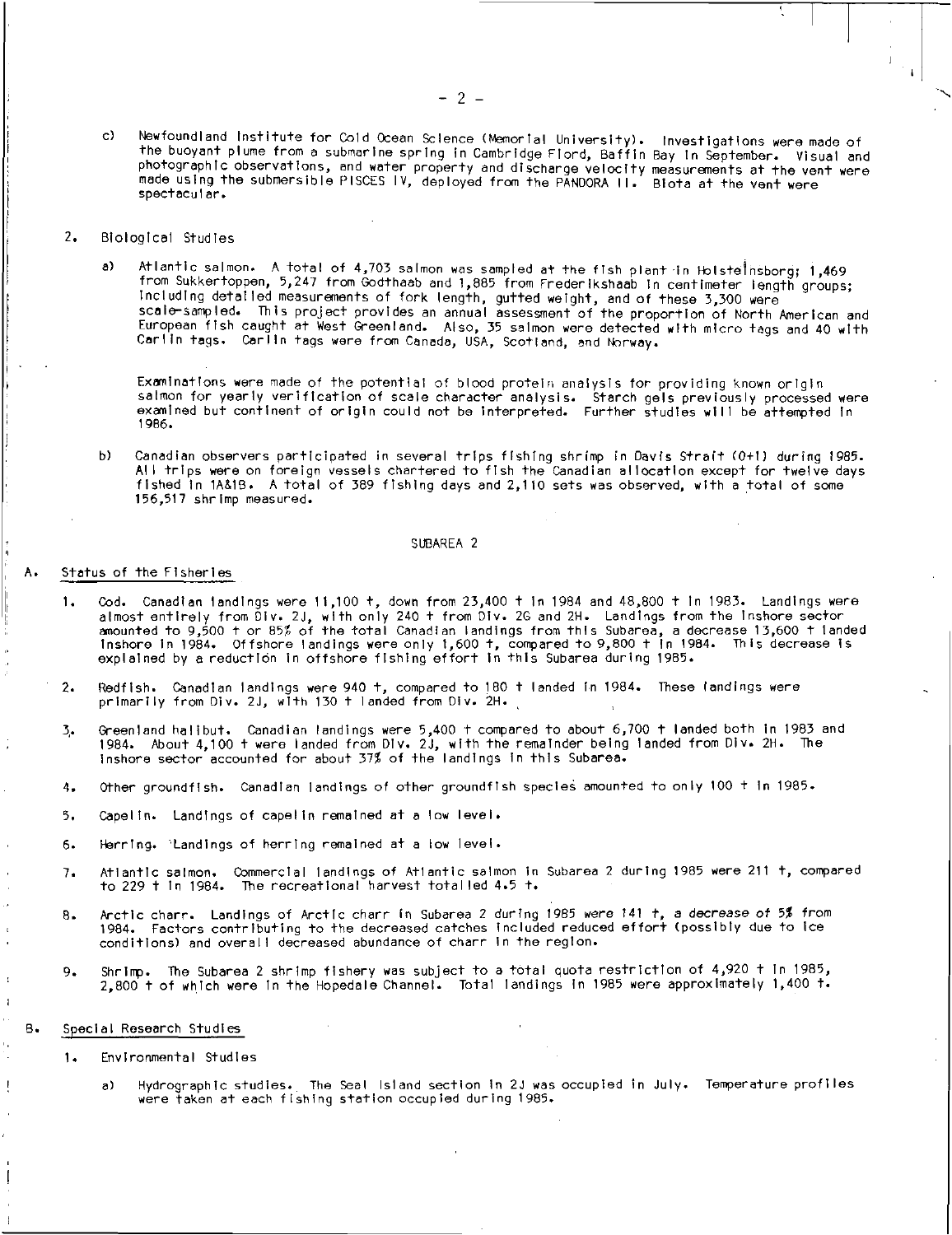b) Atlantic Oceanographic Laboratory (B10). The long-term current meter mooring program on Hamilton Bank was expanded (8th year). Additional moorings and bottom pressure gauges were set to determine whether such bottom pressure measurements can provide a better estimate of the transport of the Labrador Current.

Ţ.

 $\frac{1}{2}$ 

ŧ

 $\frac{1}{4}$ 

An additional line of bottom pressure gauges was placed across Nain Bank for the same purpose. Satellite tracked Ice beacons were placed on the ice offshore of Nain and used to track the drift of ice down the Labrador Shelf.

Hydrographlc measurements were carried out on Hamilton Bank and the continental slope.

Additional studies:

- trace metal geochemistry;
- paleoclimatology of Lake Melville;
- background levels of petroleum residues in the waters and surficial bottom sediments.
- c) Marine Ecology Laboratory (810). In September a major interdisciplinary cruise was undertaken to the Labrador Shelf. Earlier studies within MEL suggested mixing in Hudson Strait and Ungava Bay produces nutrient enriched surface waters during the summer which are carried by the mean circulation onto the Labrador Shelf. It was hypothesized that this nutrient flux results in increased primary production and as a food chain develops it is advected southward by the Labrador Current. This would result in an increase in the relative Importance of larger size particles to the south along the Labrador Shelf. The cruise was an attempt to test this hypothesis by measuring biomass as a function of size (particle size spectra) both along and across the Shelf. Bacteria and phytoplankton size particles were measured using a Coulter Counter; zooplankton were collected in vertical net hauls and a large mesh Tucker trawl and size fractionated and fish abundances were determined using acoustical methods (ECOLOG). Such data, together with information on the temperature, salinity, currents, nutrients and chlorophyll, were collected on ten transects over the Labrador Shelf from Hamilton Bank in the south to Cape Chidley in the north. At selected sites benthic samples were taken for benthic particle size spectra determinations. This voyage represented the first ever cruise dedicated to measuring spectra over such a wide range of particle-sizes.
- d) Newfoundland Institute for Cold Ocean Science (Memorial University). The physical oceanographic data sets collected on the Labrador Shelf as part of the Offshore Labrador Biological Studies (OLABS) program which terminated in 1982 are being analysed. Models are being developed dealing primarily with shelf wave response.
- 2. Biological Studies
	- a) Cod. Biological sampling of the commercial fishery included observations from both the inshore and offshore sectors. From research vessels, distribution and abundance studies were carried out and detailed biological sampling was conducted.
	- b) Redfish. A research cruise to Div. 2J in the fall collected data on the distribution and abundance of redfish. Samples of length frequencies and otollths were taken both from research and commercial catches in order to monitor the age distribution of commercial catches and the population as a whole.
	- c) Flatfish. Data on distribution and abundance of American plaice, Greenland halibut, and'witch were collected during a regular fail survey of Div. 2J. This is part of a regular survey program that began in 1977.
	- d) Capelin. An acoustic survey in Div. 2J3K in October 1985 located capelin mainly In Div. 2J.
	- e) Atlantic salmon. A total of 3,025 Atlantic salmon caught in the commercial fisheries was sampled for size and age distribution.
	- f) Arctic charr. In excess of 2,700 samples were obtained for age determination of Arctic charr In commercial landings from thirteen northern Labrador fishing areas. Approximately 22,000 fish were sampled for length distribution from the same areas. Tagging studies were continued to clarify the extent of seasonal and annual movements and to determine the degree of annual commercial exploitation. Stomach samples were obtained from seven areas for evaluation of food and feeding habits. Information on the sex distribution and maturation of commercially caught charr was obtained from twelve subareas.

A counting fence research facility which was established on Ikarut River, Hebron Fiord in 1981 was operated again in 1985. Characteristics of upstream migrating charr and the dynamics of the population are being examined.

— 3 —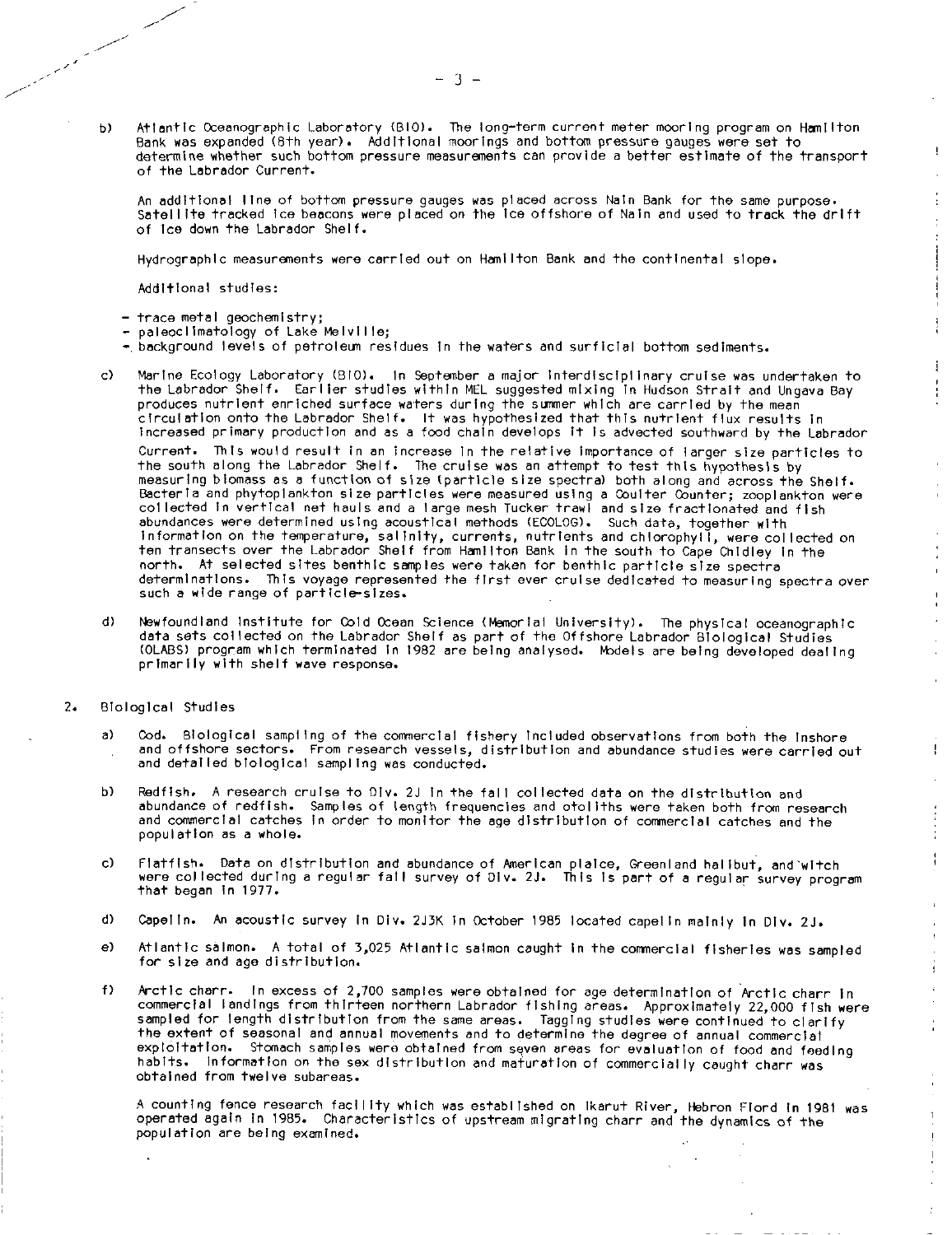g) Shrimp. A research vessel survey which was conducted in August, 1985 completed a biomass survey using a Sputnik 1600 shrimp trawl in the major areas where commercial concentrations occur. A total of 182 sets was made with the greatest catch (1,600 kg) being obtained In the Cartwright Channel. Catches in the Hopedale Channel ranged to 854 kg. Information from this survey was used to estimate shrimp abundance which, In turn, was used to update CAFSAC advice on total allowable

catches for 1985. Given the year to year variability in abundance, CAFSAC has considered that the

#### SUBAREA 3

above approach to advising catch levels is appropriate for the Labrador stocks.

## A. Status of the Fisheries

- 1. Cod. Canadian landings were 244,000 t, up from 228,000 t In 1984 and 222,000 t in 1983. Landings from the offshore sector were 145,000 t, up from 111,000 t in 1984, while inshore landings showed a decrease from 116,000 t in 1984 to 99,000 t. Landings from Div. 3K and 3L accounted for about 70% of all cod landings in the Subarea.
- 2. Redflsh. Canadian landings were 26,700 t, compared to 23,100 t landed in 1984 and 20,500 t landed in 1983. Div. 3K landings accounted for 77% of the total landings, with 20,500 t landed compared to 17,200 t in 1984.
- 3. Flatfish. Canadian landings of the combined flatfish species were 72,400 t compared to 67,100 t landed In 1984. American plaice landings were 44,300 t up from 37,600 t In 1984. Yellowtail landings were 13,400 t compared to 12,600 t landed in 1984. Landings of Greenland halibut showed a decrease from around 12,300 t In 1983 and 1984 to 8,300 t. Witch landings amounted to 4,600 t, up from 3,500 t in 1984. Around 1,650 t of Atlantic halibut were landed in this Subarea in 1985., Landings from the inshore sector amounted to only 17% of total flatfish landings. About 95% of all Greenland halibut landings were landed inshore.
- 4. Other groundfish. Canadian landings were 11,900 t, comprised mainly of haddock (5,900 t), white hake (3,000 t), pollock (1,400 t) and wolffish (1,500 t). Haddock landings increased from 450 t In 1983 and 2,500 t In 1984. These haddock landings were primarily from Div. 30 (3,000 t) and Subdiv. 3Ps  $(2,200 +)$ .
- 5. Capelin. Approximately 24,000 t of capelin were landed inshore In Div. 3L and 7,000 tons In Div. 3K In 1985. Landings in other Divisions in Subarea 3 were low. The inshore catches were taken during the Inshore spawning migration. Female capelin are preferred to satisfy the Japanese roe market.
- 6. Herring. Herring landings from Newfoundland were approximately 2,700 t, 2,500 t from Div. 3KL and 200 t from Div. 3P. The commercial fishery, restricted to gllinets only, did not catch the quota primarily due to reduced effort and poor market conditions.
- 7. Mackerel. Mackerel landings in Subarea 3 were about 15,000 t, compared to 5,200 t landed In 1984.
- 8. Squid. Total catch of squid in 1985 was 380 t (preliminary data), similar to the 1984 catch. Early season catch rates on the southern Grand Bank Indicated a very low inshore resource level for the summer/autumn fishery. The low catch was due to a natural absence of squid from commercial fishing areas.
- 9. Atlantic salmon. Landings were 559 t In the commercial fishery and 42 t in the recreational fishery. Abundance of large salmon was lower than previous years.
- 10. Scallops. Only sporadic effort was directed to the offshore scallop fishery on St. Pierre Bank. Landings of scallops dropped to 53 t meats from 413 t in 1984. Catch-per-unit-effort showed further declines of approximately 13% from 1984 levels.

## B. Special Research Studies

- 1. Environmental Studies
	- a) Hydrographic studies. Most of the standard sections In Subarea 3 were occupied. In addition, data were collected south of the Grand Banks during squid surveys. As always, a temperature profile was made for every fishing station occupied for biomass estimates. In Trinity Bay, three CIO transacts were occupied six times, covering all seasons.

The inshore thermograph network was maintained, with about 40 instruments in the field. The time series of Station 27 (4 km east of Cape Spear) was continued.

b) Atlantic Oceanographic Laboratory (810) activities: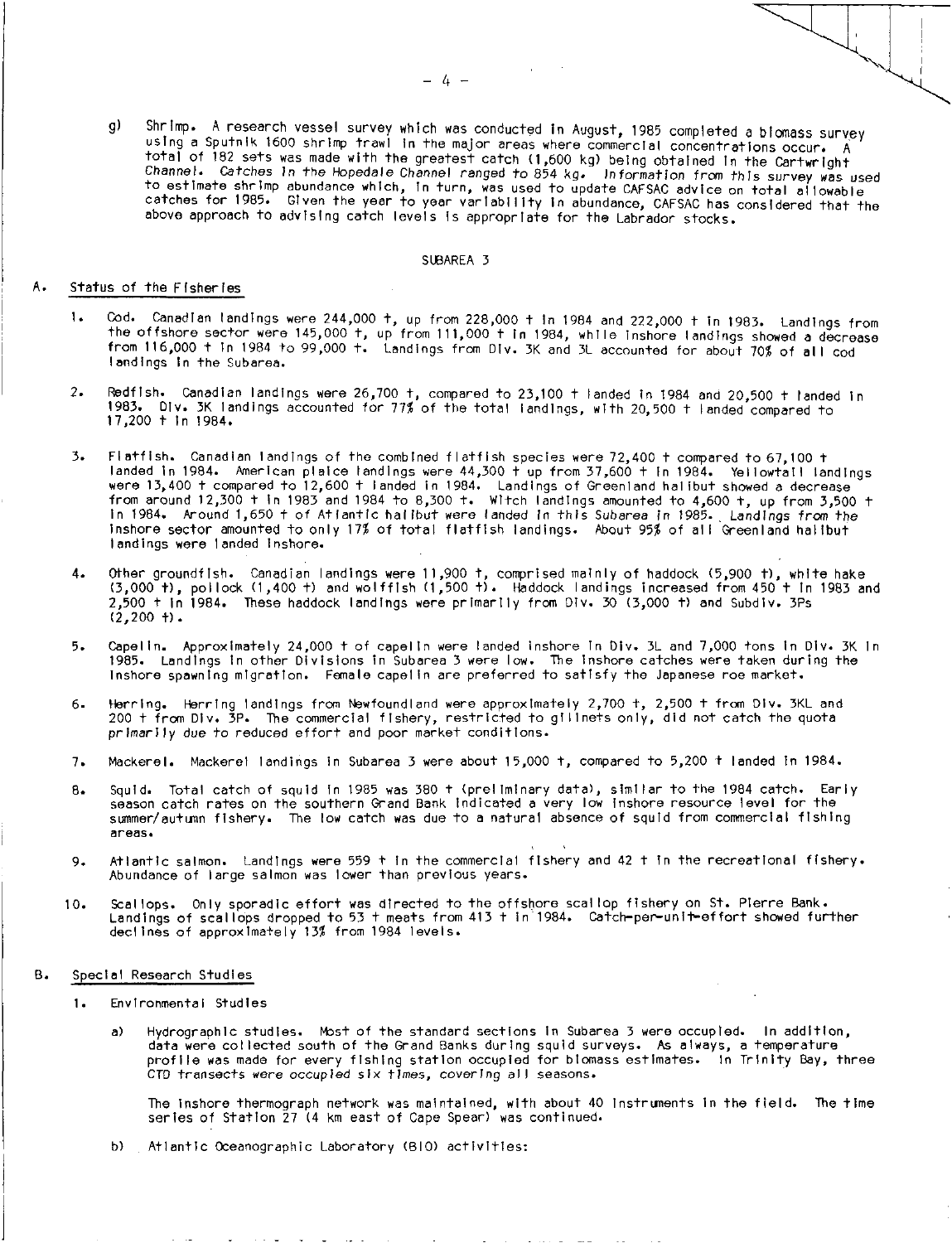Coastal temperature monitoring program throughout the year, at about 30 sites.

Drifting buoys (10) launched on Grand Banks along 47°N. Drogues for upper 15 m re near surface circulation and exchange between Banks and Labrador Current.

Array of 9 moorings with Petro-Canada, Mobil, Husky-Bow Valley and ESSO Resources in Flemish Pass and outer Grand Bank. Purpose - study of Labrador Current variability and stability characteristics.

Modelling of mean barotropic circulation of Grand Banks circulation through numerical modelling techniques.

Background levels of petroleum residues in the Grand Banks/Hibernia areas.

A considerable number of hydrographic and velocity measurements were taken in the vicinity of Hibernia, both In conjunction with iceberg motion studies and also with Internal wave studies.

- c) The oil industry continued ongoing oceanographic observations on the Grand Banks in support of offshore exploratory drilling operations.
- d) Plankton studies. No plankton data were collected on the Flemish Cap In 1985.

Trinity Bay was sampled five times, with both fine and coarse mesh nets, in a survey to study recruitment in herring and capelin.

Replicate plankton samples were collected on 30 dates May-August in Conception Bay to study spawning times and feeding of ichthyoplankton.

Plankton samples for squid larvae were taken south of the Grand Bank In February-March.

d) Other environmental studies. Tissue samples were taken at various locations within Subarea 3 for use in multi-variate monitoring of the biological effects of offshore hydrocarbon exploration and development. Field studies were conducted at the site of an 1982 spill of No. 2 fuel oil (inshore site).

The Grand Bank Modelling Exercise (organized by the Marine Ecology Laboratory, Halifax) continued in 1985. General alms are to produce a process-based dynamic ecological model of the Grand Bank to aid in assessing the environmental effects of proposed hydrocarbon development. A report on the modelling work was published In May and significant changes were made to the model during the year. An on-line bibliographic data base for the Grand Banks, encompassing over 100 references, was established. Project will wind down In 1986.

- 2. Biological Studies
	- a) Cod. Sampling of the landings from the commercial fishery both inshore and offshore was continued in 1985. Using research vessels, surveys were carried out in all NAFO Divisions to determine the distribution and abundance of cod. Biological sampling was extensive during these surveys and several thousand cod were tagged, mainly In Div. 3L and 23.

Acoustic'tracking of cod on their inshore migration provided observations on their diurnal behaviour in relation to feeding and temperature.

- b) Redfish. Several research cruises throughout Subarea 3 (except Div. 3N0) were conducted yielding Information on abundance and distribution. The collection and subsequent ageing of otoliths from both research and commercial catches, and the application of these to respective length frequencies yielded information about commercial catch at age as well as population structure.
- c) Flatfish. Distribution and abundance of flatfish were studied during fall random stratified surveys during the fall in 3K, and spring in 3N0 and 3Ps. Four seasonal surveys were conducted in 3L. Information from these surveys additionally provided data on year-class strengths of pre-recruited flatfish. These surveys are a major source of information for continued biological studies on the various flatfish species.
- d) Seasonal surveys in Div. 3L (groundfish) were carried out In January-February, April-May and October-November.
- e) Capelin. There was a delay in the inshore migration of capelin in 1985 (as in 1984) apparently due to unusually low temperatures which retarded maturation rates as well as delayed the time when beach spawning normally occurs. Acoustic surveys in April and June detected juvenile capelin in Div. 3L. The June survey also detected a good spawning biomass in Div. 3N0. The inshore capelin fishery was monitored by a comprehensive logbook survey. An aerial survey was conducted during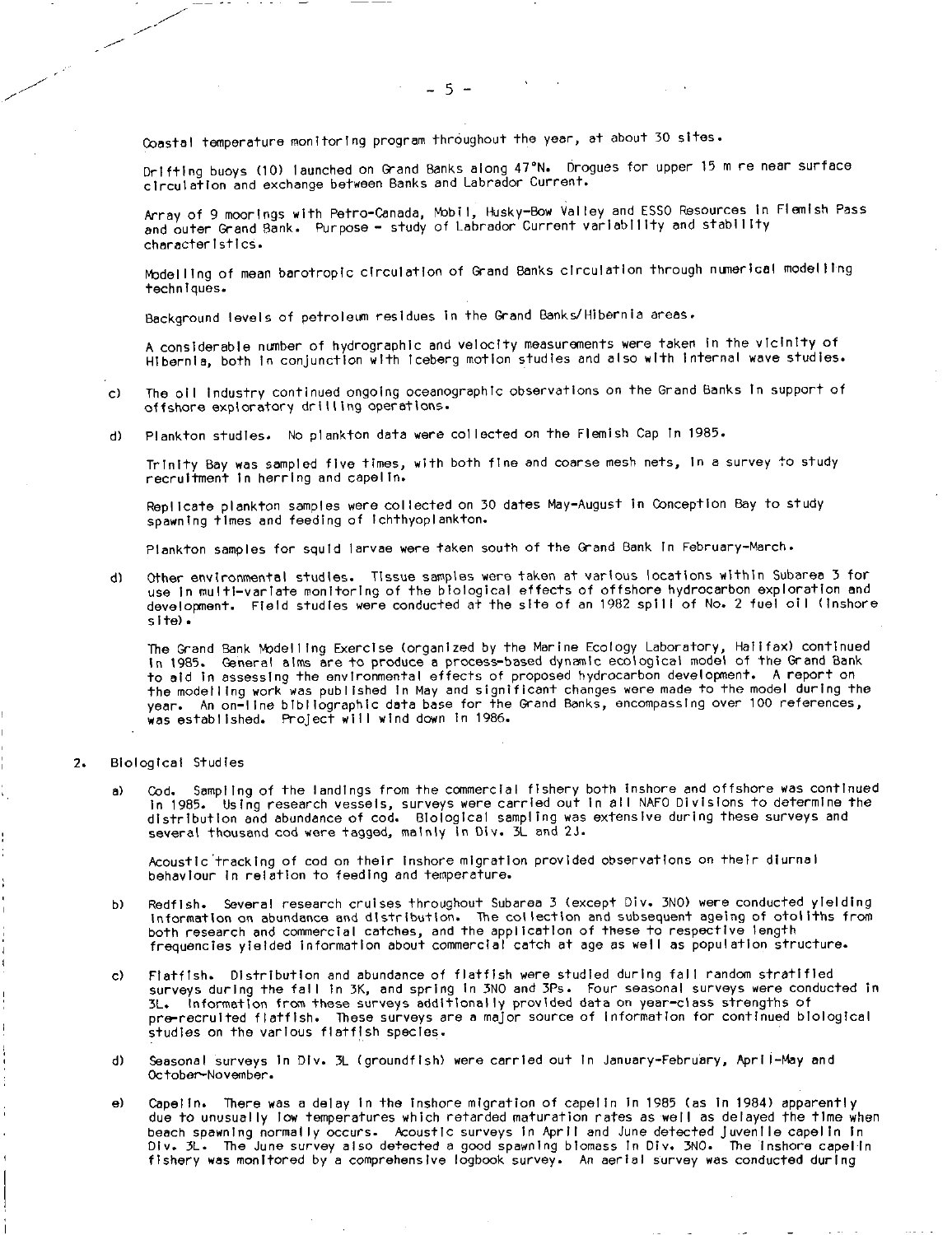the inshore spawning migration, Capelin were tagged during the inshore phase of their life cycle to describe migration patterns. Analyses of yearclass variations In capelin abundance have shown meteorological and hydrographic factors to be the main regulators of year class strength.

The submersible PISCES with support ship PANDORA were used during 18-23 July in an attempt to locate capel in spawning beds on the S. E. Shoal, Grand Banks. Four dives totalling 10h were made. Anomalously low bottom water temperatures were evident throughout the region which delayed capelin spawning in the region by nearly one month. lchthyoplankton sampling conducted during September aboard CSS DAWSON revealed the presence of large numbers of newly hatched capel in larvae. Attempts to retrieve a current meter mooring deployed on the Shoal In June by the GADUS ATLANTICA were unsuccessful.

- f) Herring. Surveys to determine distribution and abundance of herring larvae were conducted In Trinity Bay in June, August, September and October. The goal of the project is to determine at which stage in the early life history recruitment of a particular year-class can be reliably predicted. Sonar surveys for herring were conducted in bays of southeastern Newfoundland during March and northeastern Newfoundland in October-November.
- g) Scallops. Two surveys were undertaken to assess the state of sea and Iceland scallop stocks on St. Pierre Bank (Subdiv. 3Ps).
- h) Shrimp. A research vessel survey was conducted In Div. 3K during August, 1985. Highest catches (up to 225 kg) were obtained in depths of 350-400 m in the St. Anthony Channel. Catches throughout this area were quite variable as observed in the previous year. Additional sets were made outside the St. Anthony Channel to determine if other concentrations of shrimp occur in Div. 3K. Most of these were unproductive for shrimp.
- I) Squid. In February-March a survey was conducted by the Nfld. Region to study the distribution of larval and Juvenile squid in the Gulf Stream system between 55°W and 60°W longitude. A predictive index of squid abundance for the commercial fishery was also developed. From a pre-recruit survey In June on the Grand Bank a predictive Index of Inshore abundance was determined. At Holyrood some commercial samples were acquired during August-September, catch and effort data were collected using squid traps, ageing studies were continued using chemical time-markers in conjunction with mark-recapture methods, and water temperature was monitored.
- $\mathbf{D}$ Crabs. Studies on biological aspects of a shallow-water spring breeding migration of snow crabs were continued. Occurrence of a major recruitment failure In the southern zone of the fishery was documented and studies Investigating the effect of water temperature on yearly recruitment were initiated.
- k) Atlantic salmon. Long-term research studies have been initiated to develop a model which could be used to estimate salmon production capacities of streams, optimal egg deposition and stock and recruitment relationships. A survey of about 130 commercial salmon fishermen was conducted to assess local sales and by-catch. A total of 930 Atlantic salmon caught in the commercial fisheries was sampled for size and age distribution.
- I) Multispecies. Investigations of multispecies relationships are progressing using stability studies of computer models of marine tropic webs. Work Is focusing on role of early life history stages in ecosystem dynamics and of specific linkages for higher stages.
- m) Benthos。 A research cruise along the 47° line was conducted in April, sampiing melo— and macro-benthos with a variety of gear, and obtaining estimates on meiobenthos productivity.
- n) Newfoundland Institute for Cold Ocean Science (Memorial University). Biological and oceanographic data collected in Fortune Bay and on the Southeast Shoal, Grand Bank are being analysed. A three year study on seabird-capelin Interactions at Witless Bay, near St. John's Is completed and reports are In preparation.

SUBAREA 4

## Special Research Studies

- 1. Biological Studies
	- a) Redfish. An acoustic cruise for redfish was conducted in Div. 4Rs during 'July. The data collected will yield information concerning stock biomass as well as diet movements and spatial distribution of redfish.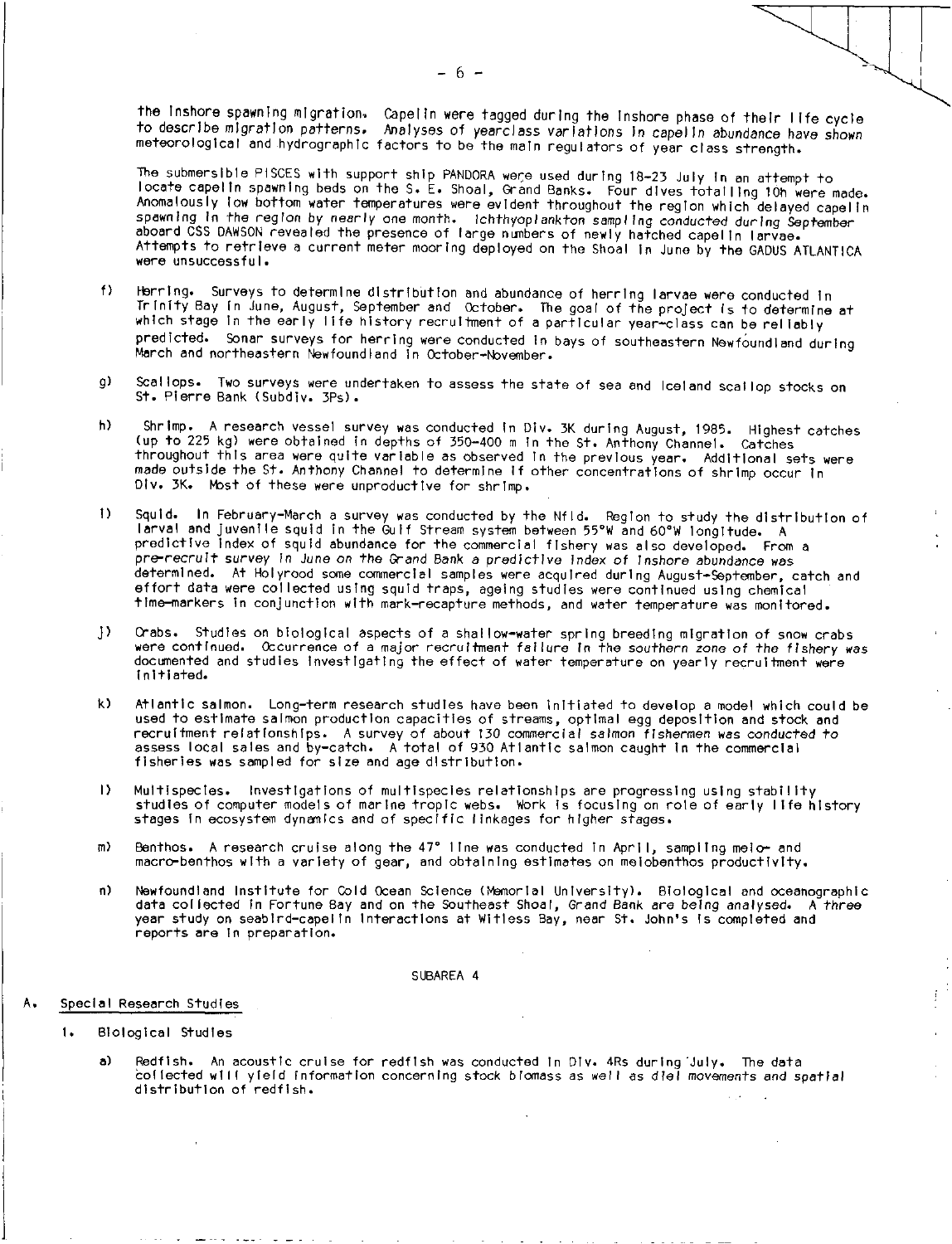## SUBAREAS 2 AND 3

## Special Research Studies

## 1. Environmental Studies

- a) Hydrographic and related studies. The Bedford Institute (AOL) prepared monthly State-of-the Oceans reports (from July, 1984) on research activities throughout the NAFO Area. Ships of opportunity XBT programs have also been expanded.
- b) Marine Ecology Laboratory (B10). Using principally time series of oceanographic and meteorological data, such as those taken at fixed sites and the daily to weekly repetitive coverage of surface conditions by satellite and ships of opportunity, an overview was provided of 1984 conditions In the NAFO region. Although comparisons made to 1983 conditions and to longer term reference periods indicate that 1984 was a near average year In many respects, a number of

significant anomalies and trend changes were noted. These include lower surface salinities and deep layer temperatures in the Inshore Labrador Current, and indications that the 'warm in the north" epoch seen in the sea surface temperature pattern since about 1978 may be nearing an end.

Based primarily on the oceanographic analysis charts produced by the National Weather Service in the United States, monthly analyses of environmental conditions from the Grand Banks to the Gulf of Maine were undertaken. These charts contain information on sea surface temperatures, warm-core eddies, the frontal boundary between the Shelf and Slope waters and the location of the Gulf Stream. Additional information on Ice conditions were obtained from Ice charts produced by AES in Downsview and occasionally satellite-tracked buoys provided current drift data. The monthly reports were presented in the BIO Briefing Sheets.

Environmental effects on fisheries in the NAFO area were investigated by examining the recent performance of previously published relationships between environmental Indices and landings of various commercial fish and shellfish species In the Gulf of St. Lawrence, the Gulf of Maine and the Labrador Shelf.

An investigation was Initiated on the variability of sea surface temperatures (SST) for selected areas of the Northwest Atlantic (north of 30°N and west of 40°W) using data collected in the 1940-80 period, principally by merchant ships, and archived at the National Climatic Centre, Asheville, North Carolina. Analyses of SSTs Include space-time plots of annual anomalies, correlations among monthly anomalies, and computation of empirical orthogonal functions by season. SST anomalies show persistence from season to season, particularly from winter to summer:and are coherent over a large geographical area. The role of freshwater discharge, wind effects and offshore forcing In producing the observed variability is currently being examined.

## 2. Biological Studies

- a) Assessments. Assessments of some 25 groundfish stocks presently under catch quota regulations were conducted and In some cases refined and advice on TACs for the 1985 fishing season was provided either through CAFSAC on NAFO. Further assessments were conducted of 17 pelagic-shellfish-marine mammal stocks, the marine phase of mixed Atlantic salmon stocks originating from Nfld., Labrador, Quebec and Maritime rivers, four Arctic charr stocks and other commercial and potentially commercial species.
- b) Research vessel cruises. Sixty-four research vessel cruises were undertaken in 1985 utilizing DFO-owned vessels (WILFRED TEMPLEMAN, MARINUS, SHAMOOK, ALFRED NEEDLER, E. E. PRINCE), the GADUS ATLANTICA Con long-term charter) and seven other vessels on short-term charters.
- c) Commercial sampling. Sampling of foreign and Canadian offshore catches by the Canadian Observer Program continued in 1985. A total of 1,223 samples representing some 299,036 length measurements and approximately 7,654 otolith pairs were collected from the catches of foreign and Canadian offshore fisheries in Subareas 2+3 (includes a small amount from S.A. 4 fisheries). A total of 2,893 days and 10,747 sets was observed. Approximate coverage in 1985 was 9% for Canadian and 59% of foreign. High levels of coverage were also maintained on RSPP and other types of charter trips. In addition, analysis of production on factor and wettish trawlers was completed as was a 4 year study of discarding practices for the domestic offshore fleet and an examination of fisheries in the vicinity of Hibernia (In conjunction with NORDCO).
- d) Seals. Our harp seal program is now being realigned with Increased emphasis on monitoring and quantifying its role In the marine ecosystem and how changes in its abundance affect other species, particularly those of commercial interest. Approximately 400 harp seal stomachs were collected from the inshore fishery in 1985. Harp seal tagging data and their returns were updated In 1985 and converted to machine readable form. A comprehensive research proposal was prepared on

 $\begin{array}{c} 1 \\ 1 \\ 1 \end{array}$ 

à.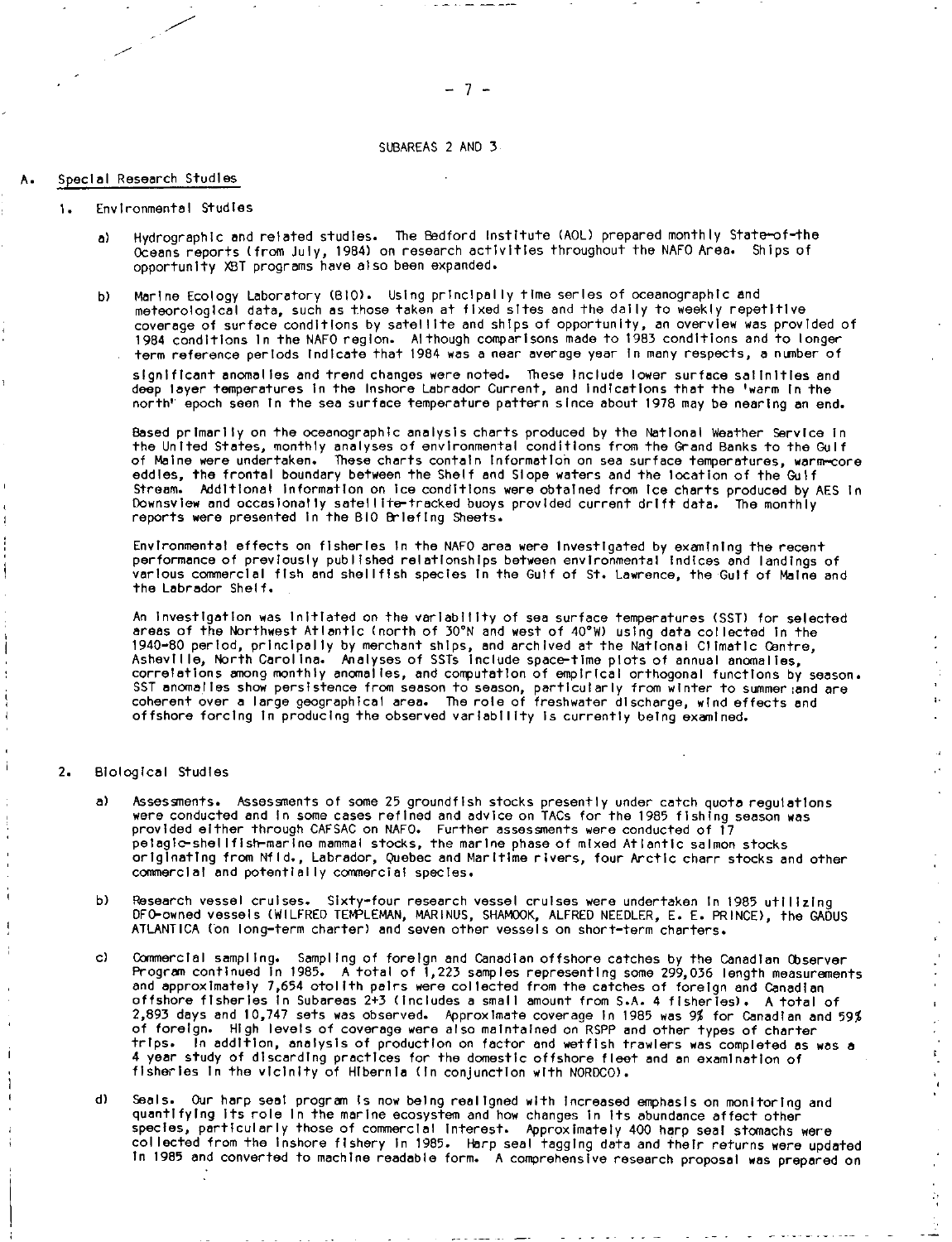harp (and hooded) seal surveys. This Included survey design (fixed-wing aircraft and/or helicopter), ground-truthing techniques, photographic methods (UV camera or UV filter), survey areas (Front and Gulf of St. Lawrence), duration and costs.

Analysis of the 1984 hooded seal aerial survey data were completed and the results presented to a NAFO Special Meeting. Analysis of the 1984 aerial surveys of hooded seals of the Front (Div. 2J3K) and Davis Strait provides the first sample of pup production estimates which are corrected for the flux of pups in whelping patches. A primary publication is in preparation. An aerial photographic survey of hooded seal pups was conducted at the Front In March, 1985. Results were presented to the CAFSAC Marine Mammals Meeting In November, 1985. During the survey, 702 hooded seal pups were tagged. Data on the maturation rates of hooded seals at the Front and In Davis Strait were presented to the ICES Ad Hoc Working Group on Harp and Hooded Seals of the Greenland Sea In Copenhagen, September, 1985.

## Section II. Scotia-Fundy Region

by

## J. S. Scott

Department of Fisheries and Oceans, Biological Station St. Andrews, N. B., Canada EOG 2X0

## Subarea 4: Divisions 4V-W-X

## A. STATUS OF THE FISHERIES

#### 1. Groundfish General

Total nominal catches increased by 4.5% to 184,894 MT. The increase was due to improved catches of redfish and pollock which more than compensated for decreased catches in almost all other major species.

#### 2. Cod

Total landings decreased by 1.6% to 87,370 MT, 47.25% of total groundfish catches in the area. The decrease was almost entirely due to a 10% decrease in landings from Div. 4X which overcame a 2.5% increase in Div. 4Vs.

## 3. Haddock

Nominal landings decreased by 4.5% to 25,703 MT. Decreases of 22.2% and 27.4% from Divs. 4X and 4W, respectively, were partly met by a 133.3% increase in landings from Div. 4Vs, indicating a recent shift in the Scotian Shelf haddock fishery towards the east.

## 4. Flatfish

Flatfish catches fell by 25%, mainly due to reduced landings of plaice and yellowtail. American plaice constituted 41% of the total.

## 5. Redfish

Catches rose by 35% to about 10,340 MT with the increase spread over the whole of the Scotian Shelf.

## 6. Pollock

Pollock catches increased by  $33.8\%$ . This was mainly due to a 41.5% increase in Div. 4X, which produced 68.6% of total landings from the Shelf. Catches fell in Div. 4W but almost doubled to over 9000 MT in Div. 4Vs.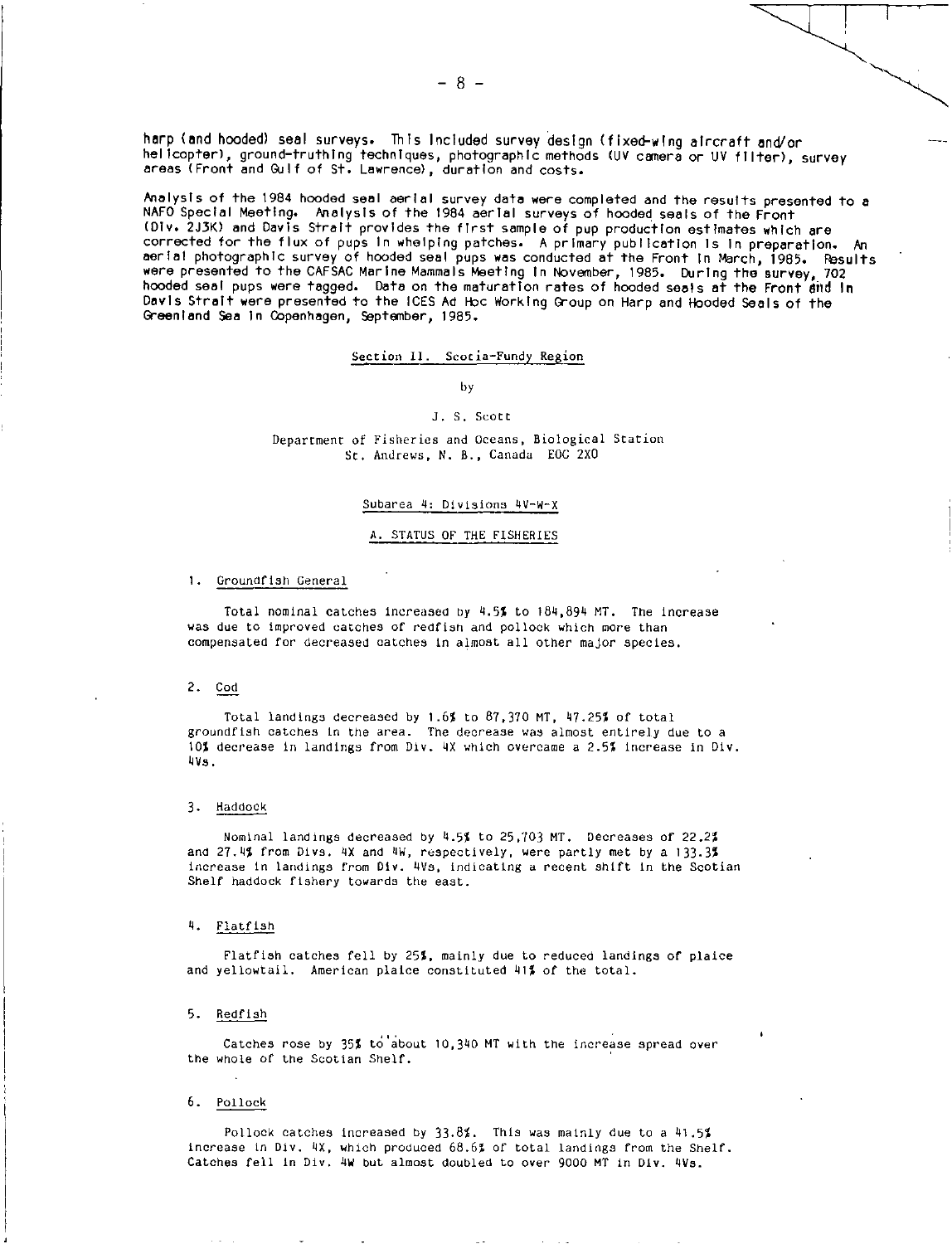## 7. Other Groundfish

Total landings from the area were down 2.2% from the 1984 level at 9543 MT with the decrease spread over several species. Of the principal species, white hake and wolffish showed increases of 14.5% and 8.6%, respectively, and cusk a decrease of 32.6%.

## 8. Scallop (Placopecten magellanicus)

Landings totalled 8436 MT round weight, a 22% decrease from 1984.

## 9. Herring

Total nominal catches were 143,363 MT. This is some 50% greater than the reported catches in 1984, mainly because of estimated underreporting of catches last year from Div. 4X. Catches from Div. 4X constituted 91% of the total. Catches in all three Divs. 4V-W-X were about the same as in 1984.

#### 10. Mackerel

Nominal landings increased by 7% over 1984 to 6265 MT, almost all from Div. 4X.

#### 11. Tuna

No information available.

#### 12. Swordfish

Seventeen longline vessels reported landings totalling 390.9 MT, 3.4% above the 1984 landings but only about half the 1983 level. The average weight of fish was about the same as in 1984 at 103.2 lb.

#### 13. Atlantic Salmon

Total nominal landings for Subarea 4, but excluding Quebec landings in Division 4S-T, were 129.3 MT, down 1.5% from 1984. Angling catches were up 21% at 66.6 MT, but this includes grilse only catches (large fish cannot be retained) other than from the west coast of Newfoundland (Div. 4R). Commercial catches were down by about 50%, largely due to the ban on commercial fisheries in New Brunswick and Nova Scotia (Divs. 4V-W-X-T), although commercial landings on the west coast of Newfoundland (Div. 4R) also fell, by 17.3%, to 75.8 MT. Angling returns in Div. 4R fell by 29.4% to 15.4 MT.

## Subarea 4: Divisions 4V-W-X

## B. SPECIAL RESEARCH STUDIES

#### 1. Environmental Studies

(a) Hydrography. Monthly analyses were made of environmental conditions from the Grand Banks to the Gulf of Maine (Subareas 3, 4, 5), including sea surface temperatures, warm core eddies, the frontal boundary between Shelf and Slope waters and location of the Gulf Stream.

An investigation was initiated of variability of sea surface temperatures in the northwest Atlantic, using data for the 1940-80 period.

Maps were prepared of 1984 water temperature and salinity anomalies for use in 1985 stock assessments.

A study of residual current patterns in the Scotian Shelf-Bay of Fundy area (Divs. 4Vs-W-X).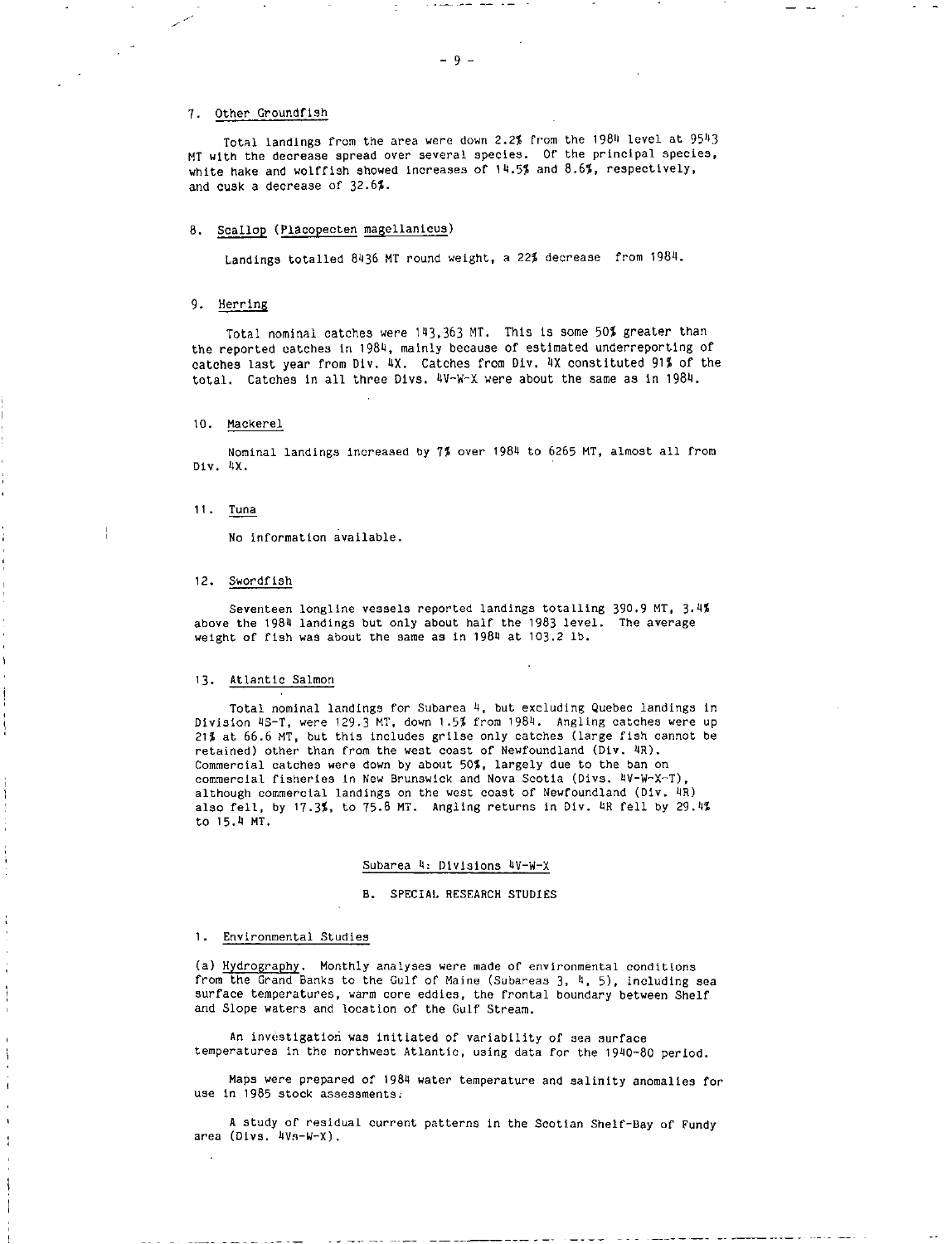(b) Plankton Studies. BIONESS sampling, combined with observation from a multiple frequency acoustic system, was carried out in June and September in the region of the Shelf break to determine the biomass and exact vertical position of various components of the zooplankton and micronekton, in relation to each other and to the other biological and physical features of the water column.

The extent of diurnal vertical migration of larval lobsters occurring on Browns Bank (Div. 4X) was studied.

Concurrent inshore and offshore sampling was carried out to study changes in distribution of early life history stages of commercial fishes.

Distributions of eggs and larvae of flatfishes were plotted for identification of spawning grounds and seasons.

Spatial and temporal distributions and variability of plankton on the Scotian Shelf were described. The distribution and abundance of haddock eggs and larvae were used to identify haddock spawning units. The MININESS sampler was used for a study of vertical migration/distribution of gadoid larvae and juveniles.

The first larval scallop survey of the Bay of Fundy, southwest Nova Scotia (Div. 4X) and Georges Bank (Div. 5Ze) was completed in October.

(c)Benthic Studies. Samples from epibenthic sled tows were correlated with analysis of fish stomach contents for examination of differences in size composition of the benthos and possible association of the characteristic with that of fish food and of the fish themselves.

Submersibles were used in association with moored experimental equipment for measurement of sedimentation and resuspension of particulate matter across the sediment-water interface.

## 2. Biological Studies

(a) General. The annual groundfish research survey program continued with the regular summer (July) survey, but the objective of general seasonal surveys in March and October was changed to specific surveys for cod and haddock. The annual Canada/U.S.S.R. silver hake survey (Subareas 4 and 5) was completed in November. The special 5-year series of ichthyoplankton surveys in relation to the 4X haddock ecology project was completed. Two annual herring larval surveys (March -October) were carried out in the Bay of Fundy (Div.  $\overline{4x}$ ). Two squid cruises were carried out (Subareas 4, 5, 6), one in the Cape Hatteras-Straits of Florida area and the other in the Gulf Stream area between 69° and 58°W, for examination of distribution of different life stages and related environmental factors. An annual midwater trawl juvenile gadoid survey was carried out in June.

Monitoring and biological sampling of commercial catches both at sea (International Observer Program) and landing places continued.

A study of fish production and commercial potential of fish resources along the edge of the continental shelf and adjacent oceanic waters was initiated. This includes description of interrelationships between on-shelf and off-shelf ecological systems and examination of exotic forms as indicators of environmental variability and trends.

Age verification of groundfish by oxytetracycline tagging was initiated as well as examination of otolith microstructure for measurement of growth rate and importance of early life history parameters to the recruitment process.

Studies were continued on the mechanisms and factors producing observed groundfish distribution patterns and on utilization of inshore habitat by juveniles of important commercial species.

(b)Cod. Electrophoretic analysis of cod tissue for stock differentiation was carried out. A study of condition factor in larvae continued, including the effect of reaction to simulated predators. Age-related temporal and seasonal changes in distribution were analyzed for identification of shortand long-term trends.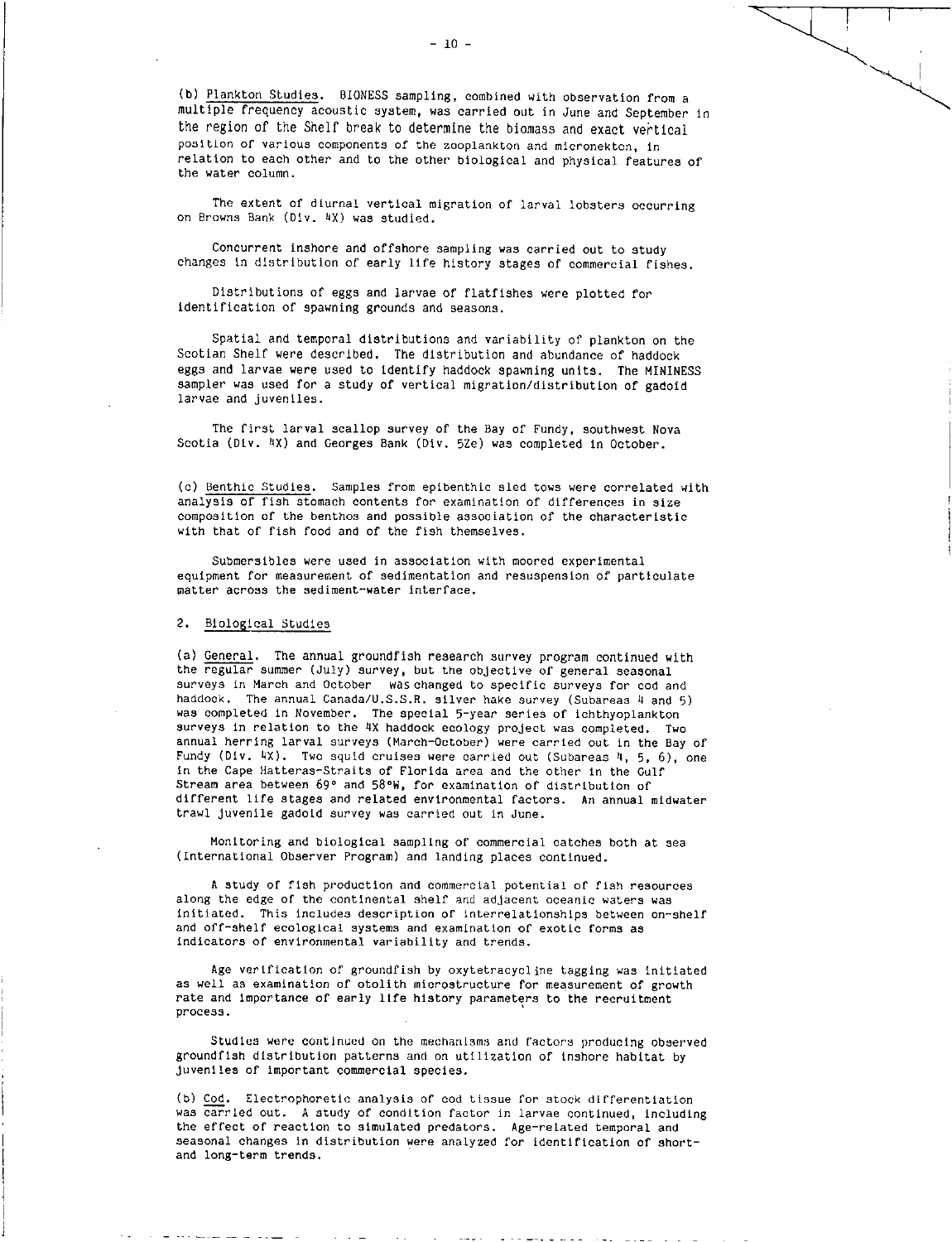Tagging studies continued for examination of movements in different fish stocks and elucidation of relationships between different stocks. A total of 9325 cod was tagged and released.

(c) Haddock. The 5th (final) year of the Fish Ecology Project (FEP) (Div. 4X) was completed. Special research studies included all phases of the life history, behavior, growth, feeding and relationships of water circulation of egg and larval retention and distribution.

The 5th annual inshore survey of Sable Island (Div. 4W) was completed.

A field study was made of vertical distribution of juveniles (midwater phase) in two contrasting hydrographic sites in relation to the thermal structure of the water column and distribution of zooplankton.

Proximate chemical analysis of field samples of tissues for determination of body growth and composition continued. Live animal experiments were carried out on digestibility and digestion rate and on determination of feeding and metabolic parameters.

A total of 15,646 fish was tagged and released.

(d) Pollock. Verification of maturity stages was carried out at both gross and microscopical levels.

An examination was made of distributional characteristics of pollock aggregates including age-specificity and of the impact of traditional assessment procedures for a schooling fish.

Analysis of crystallization in otoliths was completed.

(e) Herring. Catch patterns were used to define movements of herring along the New Brunswick coast, Bay of Fundy (Div. 4X). Spawning stocks were sampled for determination of morphometric and meristic characters for stock differentiation. Tests were carried out to identify a tag suitable for juvenile herring.

An acoustic survey was carried out in the Chedabucto Bay area (Div. 4W) to estimate size, composition and abundance of overwintering concentrations for use in stock assessment.

(f) Redfish.Age validation studies were made by (a) radionucleotide assay and  $(b)$  refining assays for Pb<sup>210</sup> and Rn<sup>222</sup>.

(g) Silver hake.A study was initiated on the use of morphometric parameters for stock discrimination.

Results of stomach content analysis of silver hake were used to examine predator-prey relationships. Results for the period 1980-85 do not support the hypothesis that silver hake predation may have contributed to the decline in haddock stocks.

(h) Hakes. A comparative parasitological study of the five hake species of the Scotian Shelf was completed.

(i) Squid (Illex illecebrosus). The study of oceanic factors associated with distribution and abundance continued. The Tucker trawl has been introduced as an additional sampling gear.

(j) Spiny dogfish. Electrophoretic analysis of samples from the Scotian Shelf was carried out to investigate stock structure. A study of feeding and fecundity was initiated.

(k) Miscellaneous tagging. The following were tagged and released: 67 yellowtail flounder; 585 witch flounder (see also cod, haddock).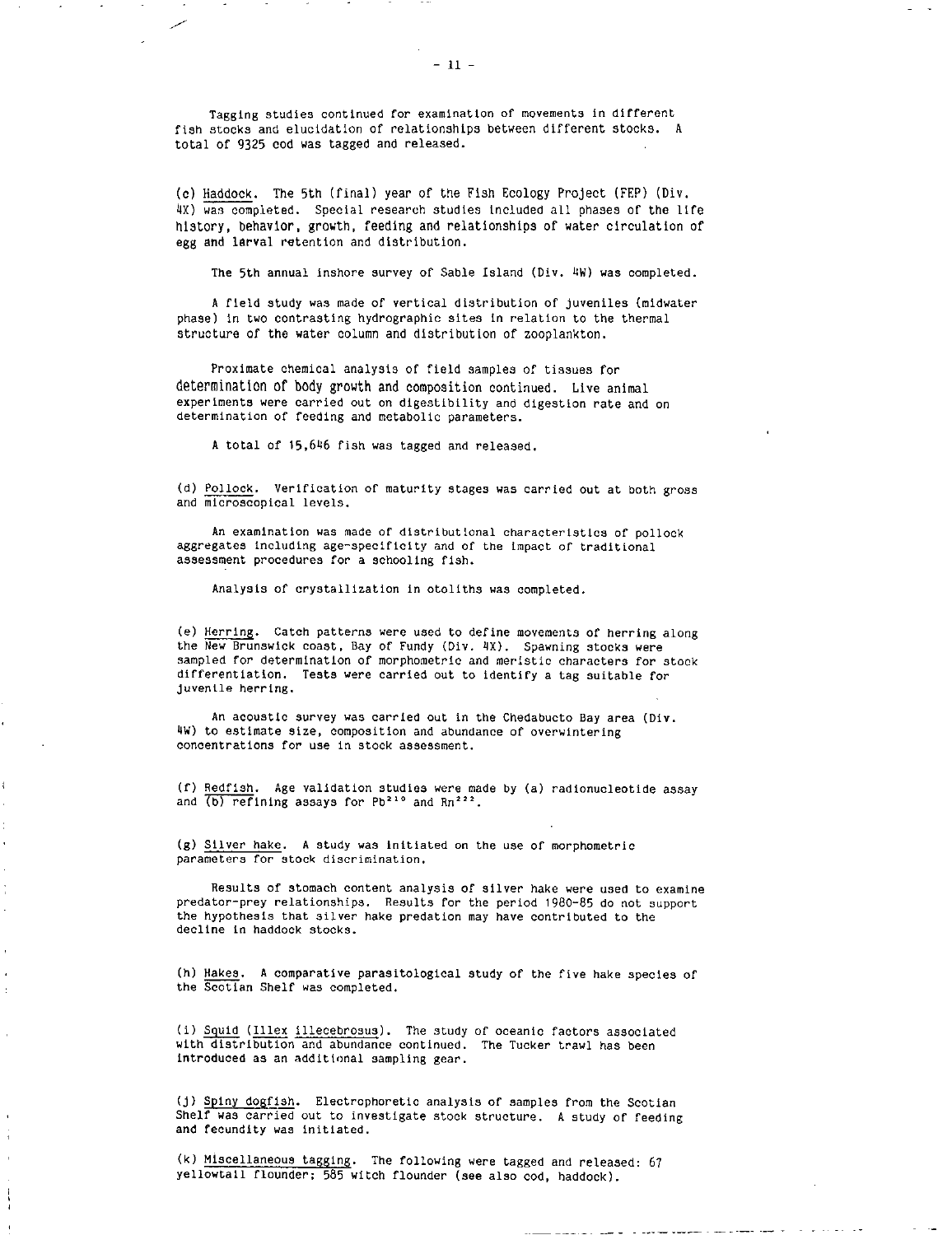## 3. Gear and Selectivity Studies

Development of acoustic methodology for estimation of pelagic and groundfish abundance. Determination of spatial distribution of herring using underwater towed vehicle. Development of ECOLOG dual beam acoustic system for fish counting has reached stage of production of prototype for commercial development.

#### Subareas 5 and 6

## A. STATUS OF THE FISHERIES

## 1. Groundfish General

Total nominal landings increased by 27.6% from the 1984 level of 21,210 MT, about 82% of which was from Georges Bank (Div. 52e). Landings of all major species except pollock improved, particularly cod and haddock which together constituted 76% of the landings.

## 2. Cod

Landings increased by 34% to 11,885 MT of which 88% was from Georges Bank (Div. 5Ze). This restored the landings to somewhere near the 1983 level.

## 3. Haddock

Landings increased by 58% from the 1984 level to 4275 MT, still well below the 1983 level but reversing the downward trend since 1980.

## 4. Pollock

Nominal landings decreased by 45% to 1764, almost equally divided between Georges Bank (Div. 5Ze) and the Gulf of Maine (Div. 5Y).

# 5. Other Groundfish

These constituted only 15% of the total groundfish landings, flatfish being the main contributor, with landings almost three times that of 1984 at 438 MT.

## 6. Scallop (Placopecten magellanicus)

Landings totalled 31,957 MT round weight, almost twice the 1984 landings.

## 7. Herring

No herring were landed from Subarea 5.

#### SEALS

#### A. STATUS OF THE FISHERIES

Statistics not yet available.

#### B. SPECIAL RESEARCH STUDIES

#### Harp Seals

 $\sim$ 

From fisheries in the estuary of the St. Lawrence River, studies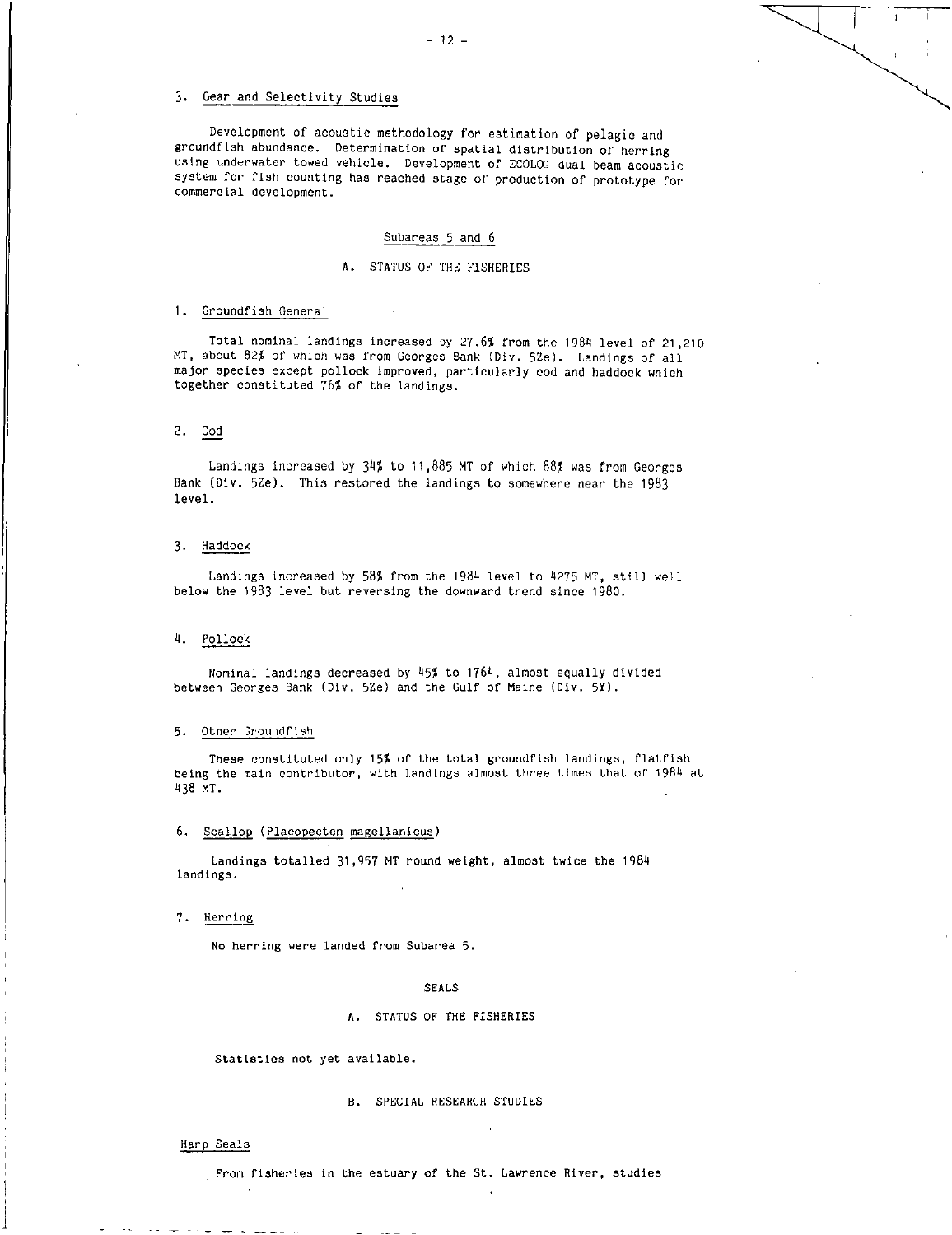continued on age composition and reproductive rate of the Gulf of St. Lawrence population.

## Grey Seals

A total of 57 147 pups was tagged on Sable Island in January - February and 499 in May. A study of post-weaning pup growth was completed, involving 2100 pups weighed. In a tag loss study, 3643 grey seals were tagged, of which less than 1% loss was recorded in the 1st year. Collect information on movements and activity patterns of grey seals using radio-tracking. Study movements and patterns of tenure of branded male grey seals.

## Harbour Seals

All newborn seals on Sable Island were tagged in May-June. Estimated minimum pup production was 526 animals, with pre -weaning mortality at 27. A project on juvenile growth was initiated and seal-worm samples collected. A study on breeding colony composition and development was conducted.

## Section III. Gulf Region

#### by

#### J. S. Loch

Department of Fisheries and Oceans, Fisheries Research Branch P. O. Box 5030, Moncton, N. B., Canada E1C 9B6

#### Subarea 4: Divisions 4R-S-T

A. Status of the Fisheries

1. Southern Gulf Cod (4TVn): The Total Allowable Catch was 67,000 tonnes, including 7,000 tonnes for France. Preliminary data indicate that the domestic fleet took 90% of their allowance and France took 100% for total landings of 61,000 tonnes. Catch rates in the 4Vn winter fishery were slightly lower than the exceptionnally high catch rates experienced in 1984. Catch rates for the Maritimes portion of the domestic fleet were similar to 1984. Quebec vessels had improved catch rates over 1984 with the otter trawls doubling their catches of 1984. Forty percent of the landings were composed of 5 year old fish. This year class had been noted *as* very strong in the 1981 to 1985 research surveys.

2. Gulf Redfiah (4RST): The Total Allowable Catch was 50,600 tonnes, but the reported catch was only 55% of this. The standardized catch rate for Gulf redfish declined 21% from 1.20 t/h in 1984 to 0.95 t/h in 1985. Gulf-based processors expressed serious concern about the decline in their catch per sea day and about the financial viability of their operations. From 75-80% of the supply for processors on F.B.I. and on the Magdalen Islands is redfish. Gulf fishermen fish for redfish throughout the year. Less pessimism was expressed by non-Gulf processors, who fish primarily in the fall when redfish catch rates are optimum.

The decline in commercial catch rates in 1985 cannot be explained by natural mortality and fisheries exploitation. The observed decline in catch rates in 1985 was greater than fisheries projections predicted for the decline in the abundance of redfish of the early 1970's year claases. Data collected by research vessel surveys in 1984 and 1985 indicate that warmer bottom water temperatures during 1985 influenced the distribution of redfish. This could have affected the availability of redfish for commercial fishing vessels.

a. Southern Gulf American Plaice (4T): The Total Allowable *Catch was*  10,000 tonnes, whereas landings were slightly over 90% of this amount. The allocation for vessels less than 20m fishing mobile gears was reached in October which led to the unprecedented closure of this fishery. The plaice fishery has been primarily a by-catch fishery in the past, however المستربكا الما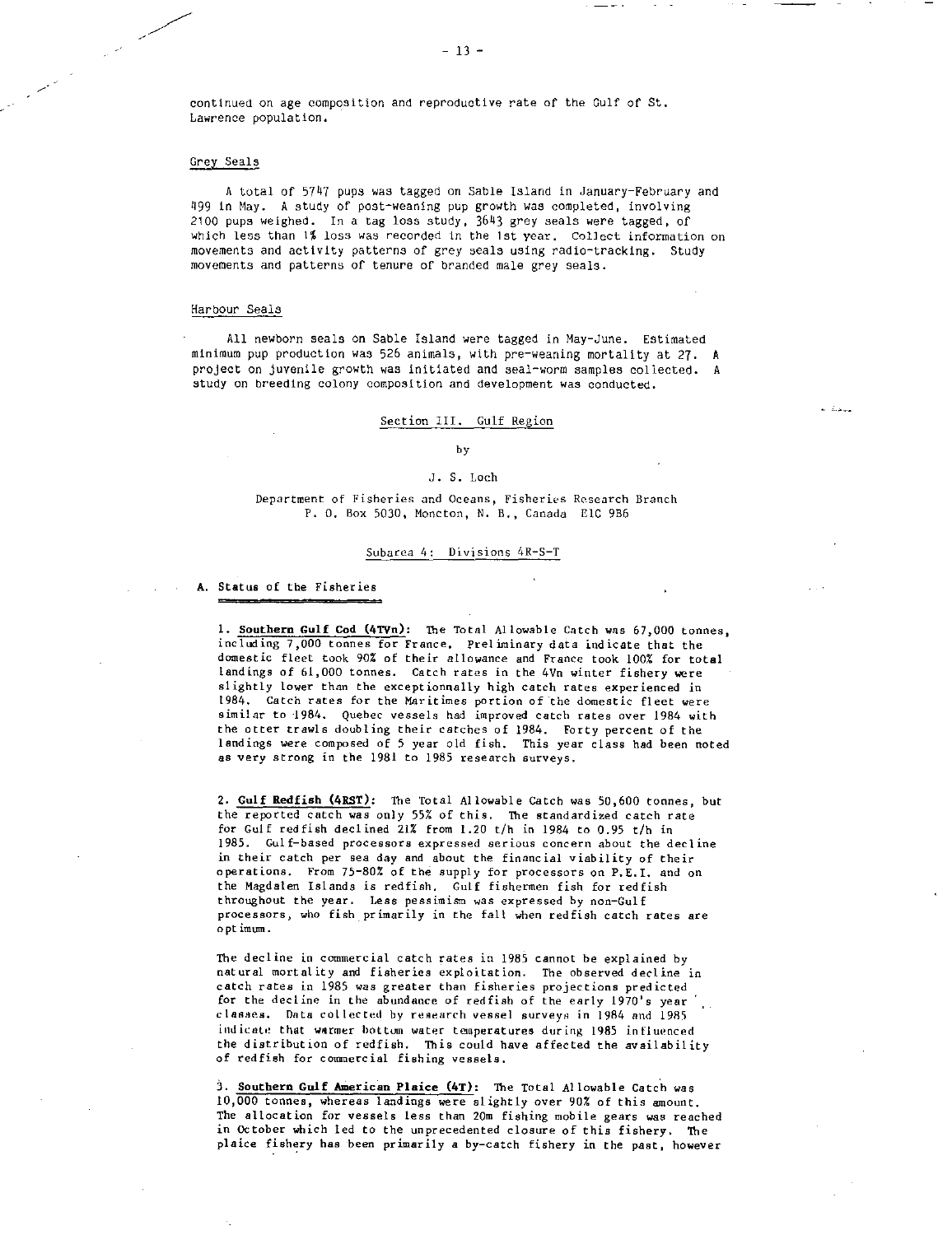in 1985 almost 50% of the landings were the result of a directed fishery on the species. This was the result in part of the improved price paid for this species.

4. Southern Gulf White Hake (4T): The Total Allowable Catch for 1985 was 12,000 tonnes. The reported landings were slightly more than 40% of this. Low landings appear to be due to poor availability inshore and an overall decline in the numbers of larger fish. The existing TAC has no analytical basis and was set as an upper precautionary limit. Using data from new surveys and intensified catch sampling, a first analytical assessment was prepared in 1985. Two inshore surveys were carried out in 1985 and will be repeated to 1986.

5. Southern Gulf Herring (4T): The Total Allowable Catch was 32,500 tonnes in 1985. The reported landings were 31,000 tonnes. True total catches may have been nearer to 40,000 tonnes. Catch rates in the spring fishery were similar to 1984, but the highest in 12 years in the fall fishery. High incidental catches of herring in the research vessel survey and greater egg densities from spawning bed surveys corroborate the greater stock abundance of fall spawners.

6. Atlantic Bluefin Tuna (SA 3-6): The Total Allowable Catch for 1985 was 573 tonnes. This TAC is set by ICCAT and is part of an overall western Atlantic quota of 2,660 tonnes. The reported nominal landings for Canada was 313 fish ( 142 tonnes). The Canadian rod and real and tended line catch rate series are used for calibrating the older fish 16+ years in the stock assessment. The mean age of fish in the Canadian landings has been increasing over time. The oldest fish aged to date are in the range of 35+ years.

7. Gulf Lobster (4RT): Lobster landings from the majority of areas in the Gulf of St. Lawrence fishery have remained stable or increased over the last five years. The fishing effort does not appear to have increased over the same period. These two factors indicate that the near future of the lobster fishery should be generally good. However, some specific areas have experienced a gradual decline or plateauing of landings. Research has been conducted in these *areas* to further monitor the stocks. In response to questions raised on the effects of a carapace minimum size increase, researchers have presented scenarios of the possible short and long term effects of a size change to industry and management. Research is continuing to assess the long term impact of a minimum size increase.

8. Soutern Gulf Snow Crab (4T): The total allowable catch for the midshore fleet in southwestern Gulf of St. Lawrence was increased from its 1984 level of 26,000 tonnes to 28,000 tonnes in 1985 thereby extending the season and alleviating employment problems in the processing industry. Total official landings were estimated at 25,751 tonnes and the mean catch per unit effort (CPUE) was 57.3 kg/trap haul (the lowest since 1980).

The total landings for the western Cape Breton (Areas 1 and 7) fisheries (1,235 tonnes and 537 tonnes, respectively) were comparable to 1984 levels. Mean CPUE estimates for these fisheries (34.8 kg/trap haul for Area 1 and 31.4 kg/trap haul for Area 7) are lower than these observed in 1984 (50.5 kg/trap haul and 35.8 kg/trap haul respectively) thereby continuing a downward trend in CPUE initiated in 1983.

Exploratory snow crab fisheries were initiated off northern Prince Edward Island (P.E.I.) and northwest Newfoundland in 1985. In P.E.I. sixteen experimental permits were issued and a season running from April 15 to October 10 was established. Despite a mid-season closure incurred by a high incidence of white crabs in the catch, a total estimated catch of 802 tonnes was realized. The mean CPUE was 52.8 kg/trap haul. In northwest Newfoundland 4 experimental permits were issued with the season running from April 20 to December 31. Total landings for the fishery were estimated at 275 tonnes and preliminary data indicate a mean CPUE of 13.9 kg/trap haul for the Japanese conicals used in this fishery.

Apparent decreases in Cape Breton's Area l'and Area 7 snow crab stocks coupled with the establishment of new snow crab fisheries and zones have initiated concern about the integrity of and interaction between the Gulf's snow crab populations.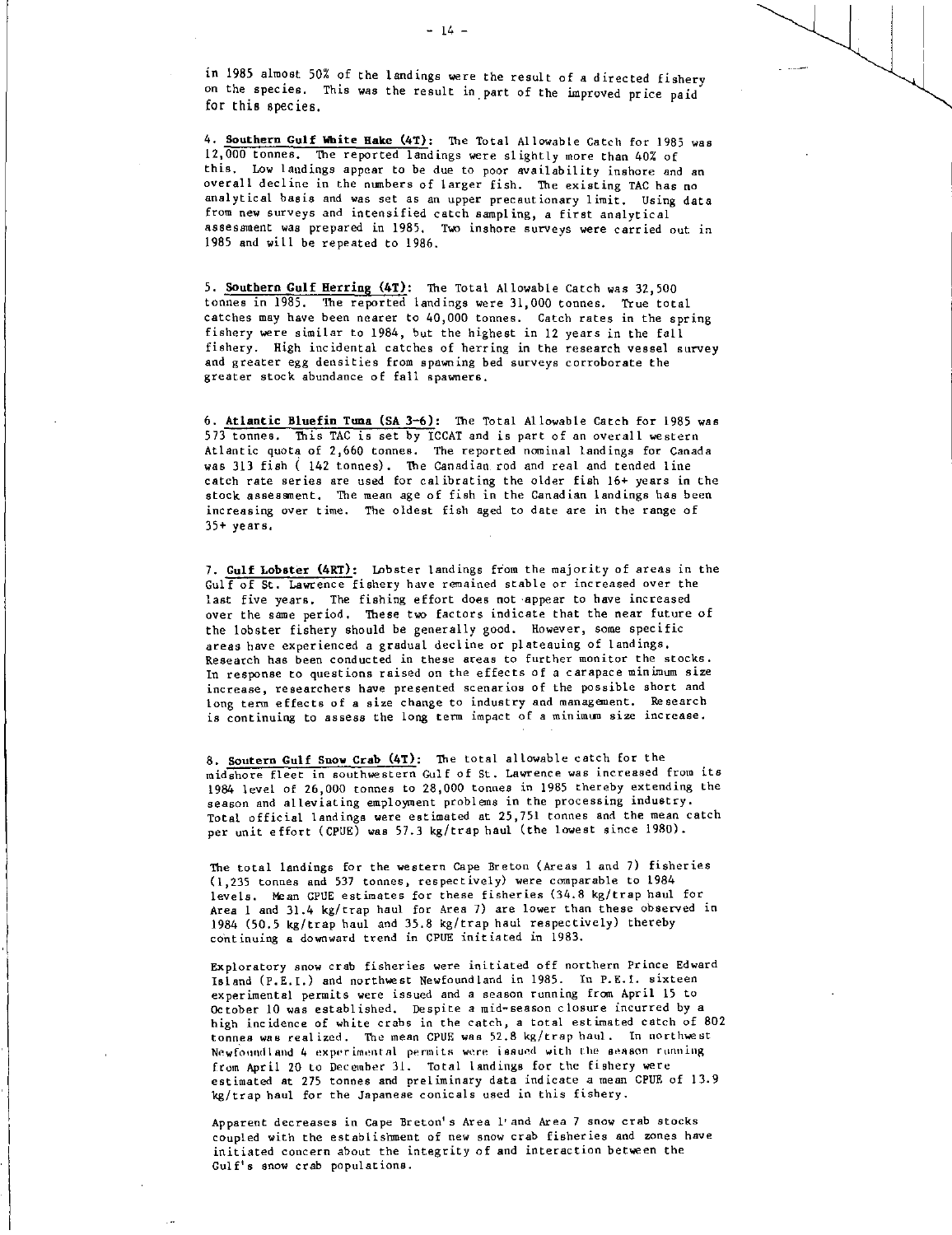9. **Southern Gulf Scallop (4T):** Estimated total landings for 1985 were 198 metric tonnes of meats as compared to estimated landings of 252 metric tonnes in 1984. A decrease in landings occurred in District 8 (southeastern New Brunswick and western Prince Edward Island) from 140 tonnes in 1984 (revised data) to 122 tonnes in 1985 and specially in District 781 (Nova Scotia/Cape Breton/eastern Prince Edward Island), from 72 tonnes in 1984 (revised data) to 33 tonnes in 1985. In District 7C (northeastern New Brunswick and Baie des Chaleurs) an increase of landings occurred from 40 tonnes in 1984 (revised data) to 43 tonnes in 1985. A decrease in fishing effort which is related to a diminution of the resource in some *areas.* 

#### B. Special Research Studies

#### **1. Environmental studies**

a) Hydrographic studies - Temperature profiles were collected at 80 stations in the southern Gulf Div. 4T area and 175 stations in the northern Gulf Divs. 4RST during 1985.

## **2. Biological studies**

**a) Cod:** Catch sampling both at sea and at the landing ports were conducted for an assessment of the 4TVn cod stock. A four week research survey in Division 4T was conducted during September. Inshore surveys in 4T were conducted during the summer months to gather information on abundance in these areas. In addition to information on abundance and age composition of the stock, cod stomachs were examined in all surveys for future multi-species work.

**b) Redfish -** Data from research vessel surveys and the commercial fisheries were used in an assessment of the status of the redfish stock in Divs. 4RST. A new biochemical technique was developed to separate the Deepwater redfish (Sebastes mentalla) from the Golden Redfish (S. norvegicus). A shipboard Data System (SDS) for electronic data acquisition on research vessel surveys was implemented and tested. Three electronic fish measuring boards, 2 laptop computers and 2 IBM compatible microcomputers were used to collect and edit data at sea. The hardware and software of the SDS eliminates the need for recording on paper, facilitating rapid analysis for the provision of more timely biological advice on the status of fish stocks. The electronic fish measuring board perfected in 1985 *was* also shown to be an efficient device for stand-alone operation by port samplers and observers on commercial vessels.

Age validation studies continued during 1985. A paper was presented at the International Symposium on Age and Growth of Fish in DesMoines, Iowa. A detailed analysis of catch rates by province and tonnage class of vessels directing for Gulf redfish was completed. A review of biological advice pertaining to this stock was also conducted for the Canadian Atlantic Fisheries Advisory Council. The redfish scientist met with the fishing industry and attended fisheries conferences in Canada and the United States.

**c) American Plaice** A stock update on plaice and other flounder *was* made using research vessel and commercial fisheries data.

**d) White Hake** An analytical assessment was carried out on this species for 1986. Extensive feeding studies have been conducted with *analysis*  scheduled for 1986. A morphometric and meristic study of stock structure in NAFO Division 4T is in progress. Inshore surveys targetted to hake as well as other species are being conducted.

**e) Herring** An analytical assessment, including virtual population analysis of both spring and fall spawning groups, was made utilizing commercial fisheries data. A spawning bed survey, of Fisherman's Bank off Prince Edward Island, was initiated; previous surveys were made in Miramichi Bay, New Brunswick. Diver surveys of spawning beds are used to map the size of the beds, estimate population size and exploitation rate, and observe time of hatching. Analysis of changes in herring maturity and fecundity demonstrated density dependent growth which indicates that fecundity acts as a compensating mechanism for declining stock biomass.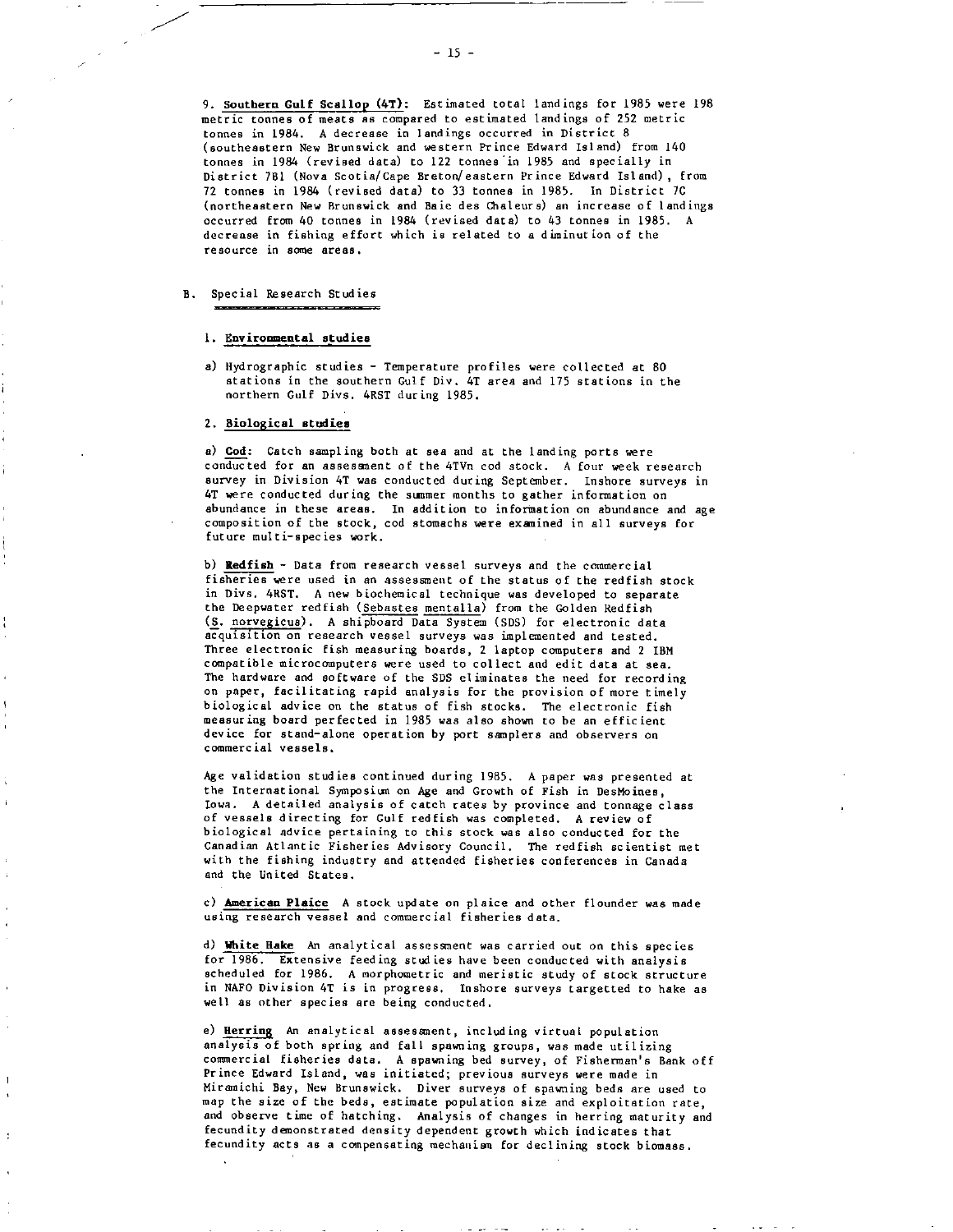Analysis of meristics and morphometric data showed the separation of spring and autumn spawning groups; there was also circumstantial evidence to support homing on the spawning grounds. A parasitological study continued on the usefulness of parasites to differentiate spring and fall spawners, and for identifying stock components of the 4Vn fishery. An acoustics survey of herring distribution and abundance was made in autumn 1986.

**f) Atlantic Bluefin Tuna** An analytical assessment was carried out at the annual ICCAT meetings. Sampling of individual fish at local fishing ports is the only source of biological data for tuna in Canadian waters and the fishermen logs are coded and analysed for commercial catch and effort data.

**g) Lobster** Research was directed to provide scientific advice to fisheries managers on the impact of potential changes in legal size, and geographic limits of fishing districts. Projects included an aerial survey of buoys and calibration study of said survey in the southern Gulf of St. Lawrence to determine fishing effort; lobster tagging off northern New Brunswick and in Northumberland Strait; lobster sea sampling throughout the southern Gulf and western Newfoundland; ultrasonic telemetry tracking of the short term movements of lobsters and lobster escape behavior in response to traps with lobster escape mechanisms.

**h) Snow Crab** Research included sampling in northeast New Brunswick, R.E.I. and Cape Breton to establish seasonal changes in size frequencies, sexual maturity, molt stage, and sex ratios of'crabs caught commercially; logbook collection and analysis from commercial vessels, and molting cycle studies and staging using pleopods. Special projects on tagging, sonic tracking of molting snow crabs, aquarium and SCUBA observation of behavior, and growth and allometry studies were undertaken.

i) Scallop Research was directed to monitoring and providing a stock assessment of the sea scallop resource in the southern Gulf of St. Lawrence and the Icelandic scallop in the northeastern Gulf of St. Lawrence. Projects included research vessel surveys using sampling drags to estimate densities, and to determine catch rates and size frequencies. Other related studies included; age and growth, maturation, selectivity and efficiency of a scallop drag and a preliminary allometric study for discrimination of sub-populations.

## Section IV. Quebec Region

## Submitted by

#### L. Cleary

Department of Plsherles and Ocuans, Fisherlea Research Branch P. O. Box 15500, Quebec, Que. GIK 7Y7

This report summarizes the research of several laboratories in Quebec, which arc identified as follows:

ABS - Arctic Biological Station in Ste-Anne de Belevue (DFO)

CREP - Fisheries Research Branch, Rimouski laboratory (DFO)

QUE - Fisheries Research Branch, Quebec laboratory (DFO)

MAPAQ - Direction de Is Recherche Scientifique et Technique,

Quebec Provincial Government.

QUE-MAPAQ - Joint projects for QUE and MAPAQ

- 16-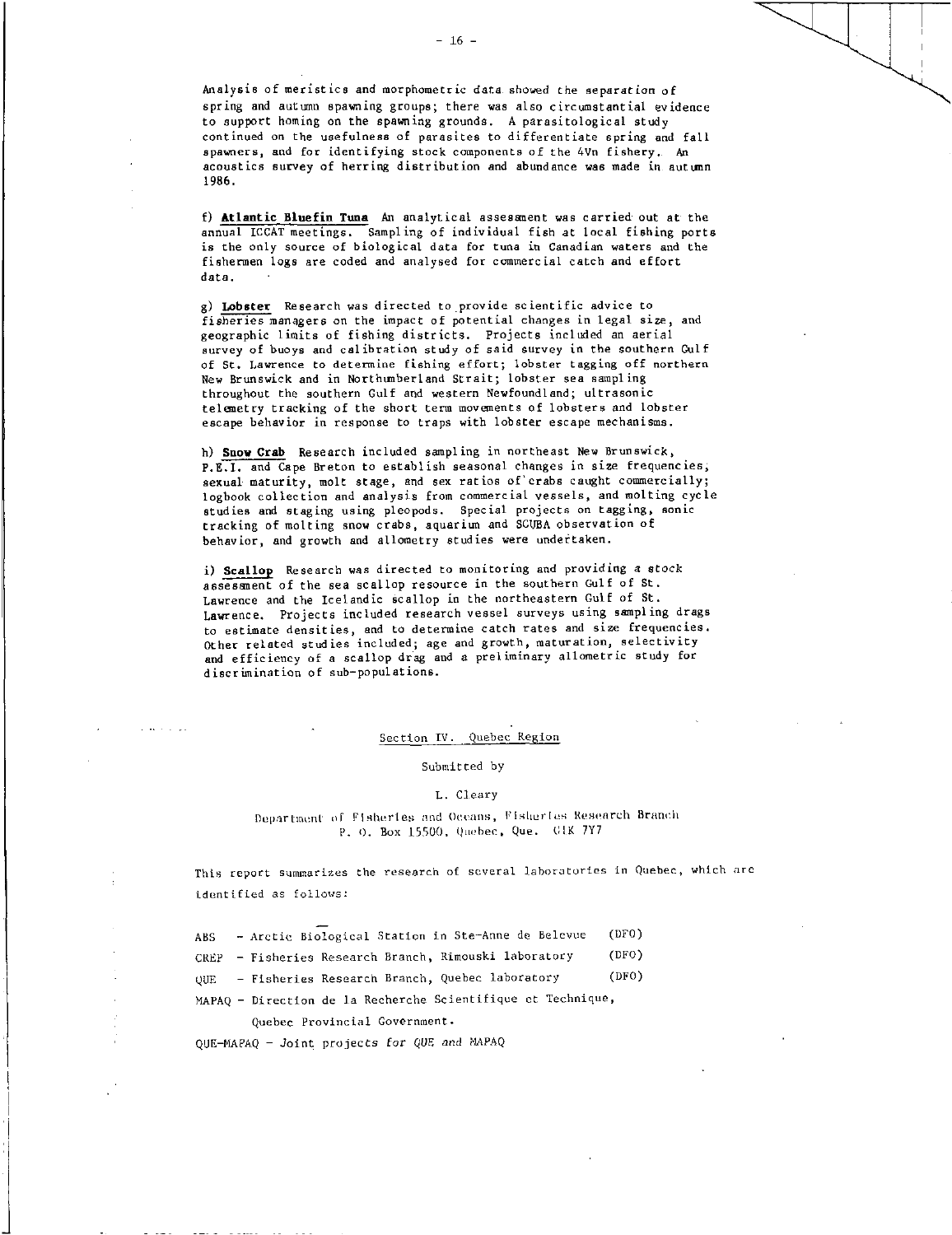#### BIOLOGICAL. STUDIES:

## Cod

QUE - Catch sampling and compilation of commercial fishery data were carried out and summarized for an assessment of the status of the 3Pn-4RS stock. A biomass survey was conducted in January 1986. A research project on inshore migrations was continued. Stomach samples were collected to study the impact of cod predation on other species.

QUE-MAPAQ. - Tagging studies to determine relationships between 2J 3K1 cod and 3Pn-4Rs cod were continued. Commercial catch and effort data from the Quebec fleet were analyzed to complete the stock assessment.

ABS - Greenland cod samples were collected in James Bay for parasite analyses. Sampling and biological analysis of Atlantic cod taken at Killiniq were carried out by the Makivik Corporation.

MAPAQ - Migratory studies on the cod (Gadus morhua) populations of the Lower North Shore of the Gulf of St.Lawrence (4Sv and 4Sw) have been conducted since 1983 to better understand their migratory patterns and to estimate the proportion of mixing with cod from the 4Rs-3Pn and 2J and 3K stocks. Twelve thousand cod have been tagged at different localities on the Lower North Shore from 1983 to 1985 in the months of June and July, and numerous blood samples have been taken to evaluate trypanosome infections. Preliminary results from the recaptures (around 1400) show that the majority of the cod tagged over winter in the Cabot Strait area (4R and 3Pn) and subsequently move northwards and inshore along the Lower North Shore of the Gulf of St.Lawrence near the tagging sites in June: There seems to be some migration through the strait of Belle-Isle, however at this stage this seems to be minimal. Results of trypanosome infections have not yet been analysed in detail.

## Greenland Halibut

 $QUE-MAPAQ - Catch sampling, research survey results and compilation of$ commercial fishery data were used to make an assessment of stock status of 4RST Greenland halibut. Histological analyses of gonads were made to determine the spawning period in the Gulf of St.Lawrence.

ABS - Sampling and biological analyses of Greenland halibut taken at Killiniq were carried out by the Makivik Corporation.

#### Atlantic Halibut

MAPAQ - An exploratory fishing cruise on Atlantic halibut (Hippoglossus

 $-17 -$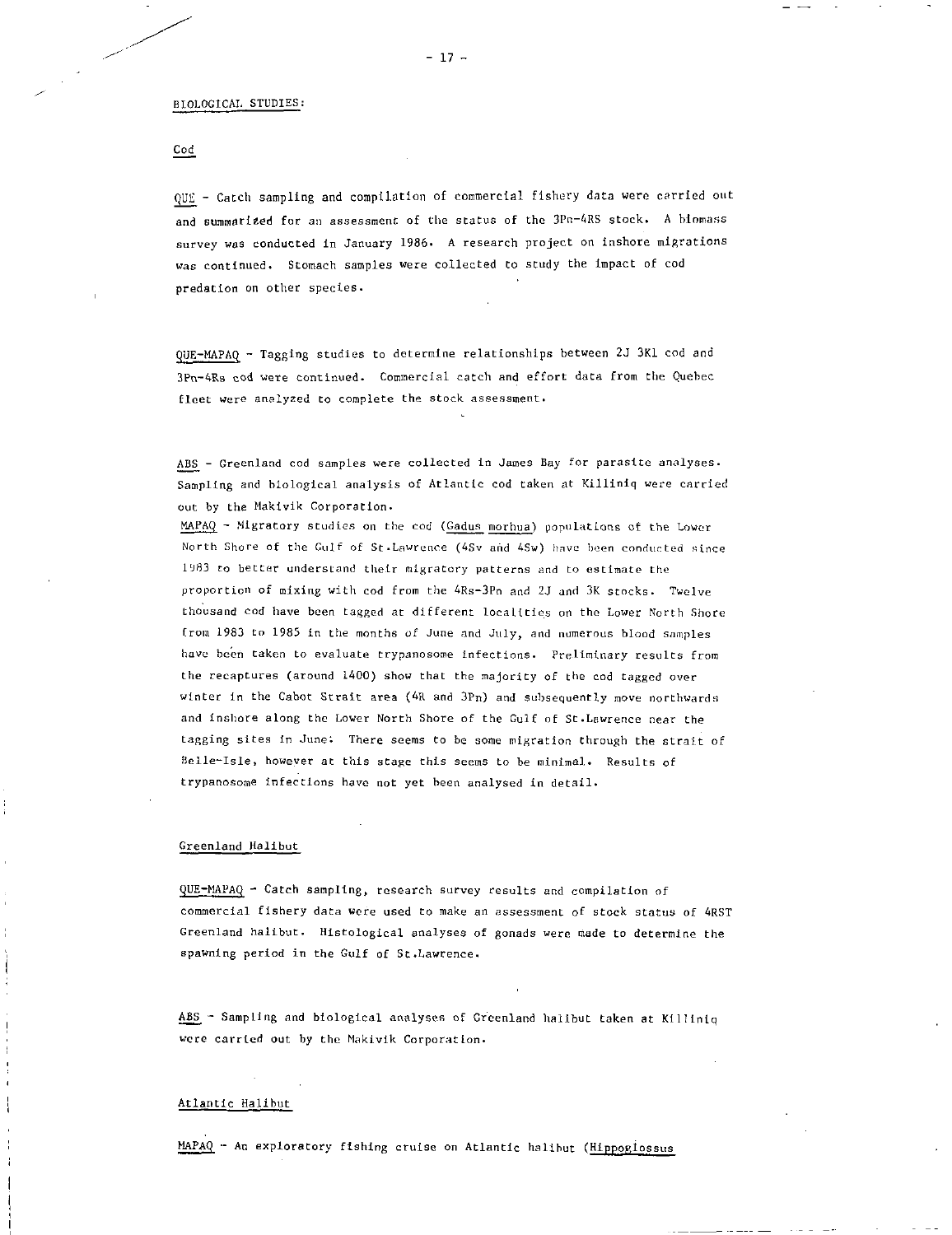hippOglossus)was undertaken in 1985 (May and June) off the southern, eastern and north eastern coast of Anticosti Island in the Gulf of St.Lawrence (48). The efficacy of standard and circle hooks has been compared by using longlines on which the two types of hooks alternated.

## Sandlance

QUE- A bibliography on sandlance was completed.

## Herring

QUE - Catch sampling and compilation of commercial fishery data were carried out and summarized for an assessment of the status of 4R herring. Commercial gillnet fishermen of this area were contacted to maintain logbooks to obtain an index of stock size. A written questonnaire was mailed to all 4R herring gillnet fishermen to collect fishing effort information. The gillnet fishery characteristics in the Southern Gulf (4T) were summarized in a report. Using herring samples from the Southern Gulf, a comparative study of microscopic and macroscopic determination of maturity stages was continued. Biological and statistical information were also collected for 4S herring. A tagging programme was begun to study the migration patterns and degree of mixing of these stocks with the 4R stocks.

CREP - The growth of larvae and juveniles in the St.Lawrence estuary was studied in relation to environmental factors. Otoliths of the larvae were collected for a study of daily growth. Herring samples were taken for morphometric, meristic and electrophoretic analyses as well as population age structure and fecundity studies. A project on schooling behaviour during the spawning period was initiated. A biological update of the St.Lawrence estuary stock was compiled.

#### Mackerel

QUE - Catch sampling and compilation of commercial fishery data were carried out and summarized for an assessment of the status of Northwest Atlantic mackerel. An egg and larval survey was conducted in order to estimate spawning stock size. A fecundity study was continued. Data on the factors affecting migration patterns were analysed. Sampling for stock differentiation was continued and the validity of genetic markers previously identified is now being tested. Larval counts and measurements were performed in certain littoral zones.

## Anadromous and catadromous fish

QUE - The state of knowledge on salmon post-smolts was reviewed and the analysis of data from 1981 to 1984 was continued. Post-smolts having spent 8 to 16 weeks at sea were sampled and tagged to study migration factors. The survey on elvers and young eels on the North Shore has continued and for the fourth consecutive

- 18 -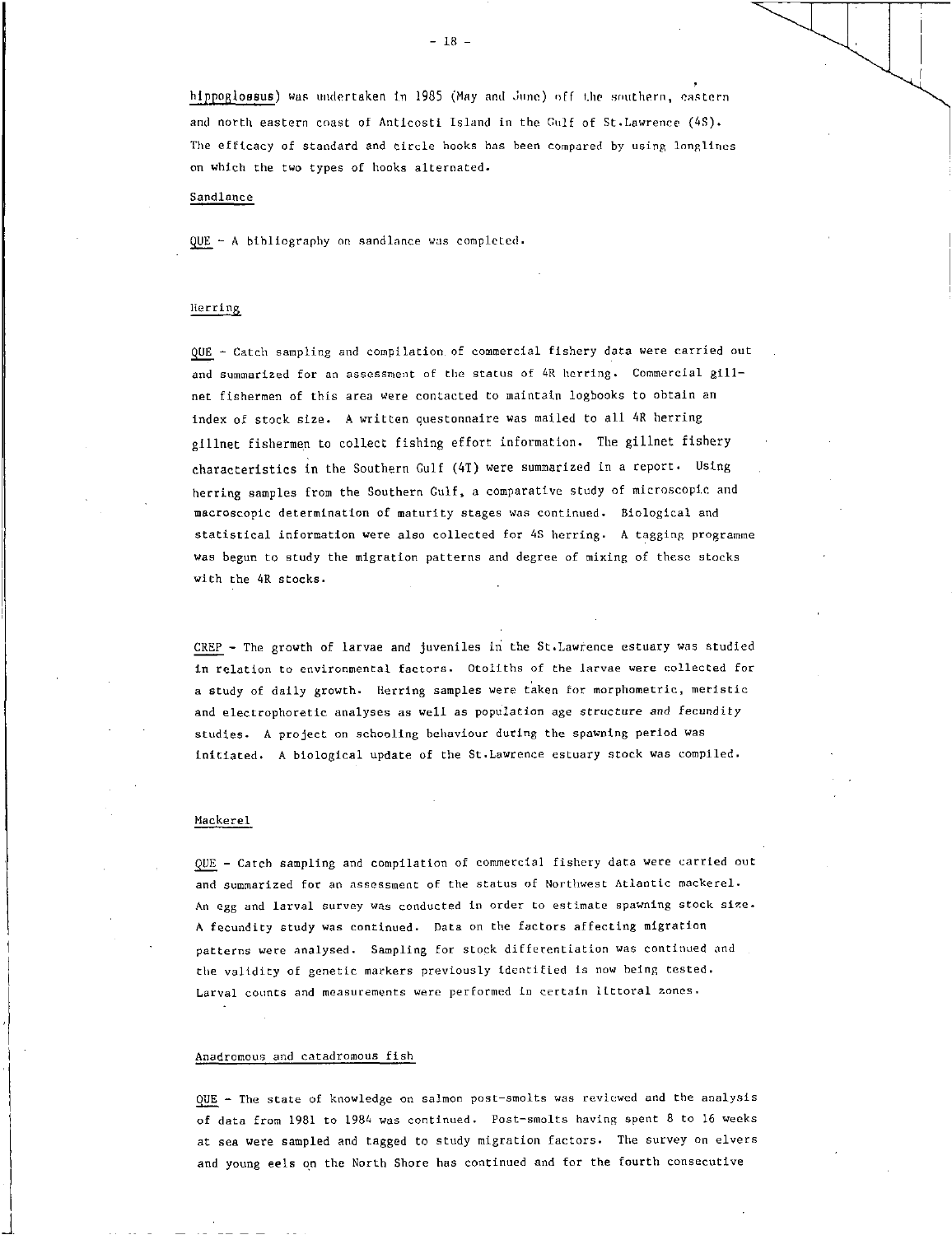year the arrival date of elvers has been determined. The research program on eel mass mortalities in the St.Lawrence estuary was continued and the study of daily growth of elvers otoliths was completed.

ABS - The results of an Arctic charr range expansion study was presented to the Inuit communities. A study on life history of Arctic charr in the Koroc River was made. Factors determining the successful overwintering of charr are being studied. Sampling and biological analyses of Arctic charr taken at Killiniq were carried out by the Makivik Corporation.

## Snow crab

QUE - Catch sampling and compilation of commercial fishery data were used to make an assessment of stock status. Results from a magnetic tagging program conducted in the Estuary will also be used to assess stock size. A special project was carried out to improve tagging techniques. A photographic method used to assess stock size was also tested. An analytical model for snow crab assessment was developped. Following a histological study started in 1984, the existence of a terminal moult in male snow crab was shown. The abundance of crabs in terminal moult in an exploited population was then studied. QUE-MAPAQ- Statistical and biological data collected In 1983 were analyzed to follow the population trends in the Estuary and the Northern Gulf of St.Lawrence.

MAPAQ - A snow crab (Chionoecetes opilio) exploratory survey was conducted on the Lower North Shore of the Gulf of St.Lawrence (4Sw). Two different sectors were surveyed. The first sector visited was located between St-Paul's River and St-Augustine. Very good catches per unit of effort (CPUE) were obtained with an average of 29 kg per rectangular trap. Recently molted crabs represented 22% of the individuals caught. The mean size of the crabs captured increased with depth and the best commercial CPUE were obtained at depths ranging between 80 and 120 meters. The second sector surveyed *was* located offshore of Mecatina Bank on the slope leading towards the Esquiman Channel. This sector seems to present no potential for supporting a commercial fishery; only 304 male crabs were captured in 84 pot hauls.

A new sampling gear, merging some characteristics of a scallop drag and a beam trawl, has been tested on snow crab grounds in the Southern Gulf of St. Lawrence (4Tn). The gear is expected to be used to sample pre-recruits.

## Shrimp

QUE - Catch sampling, compilation of commercial fishery *data* and the results of a stratified survey were used to make an assessment of stock status. Commercial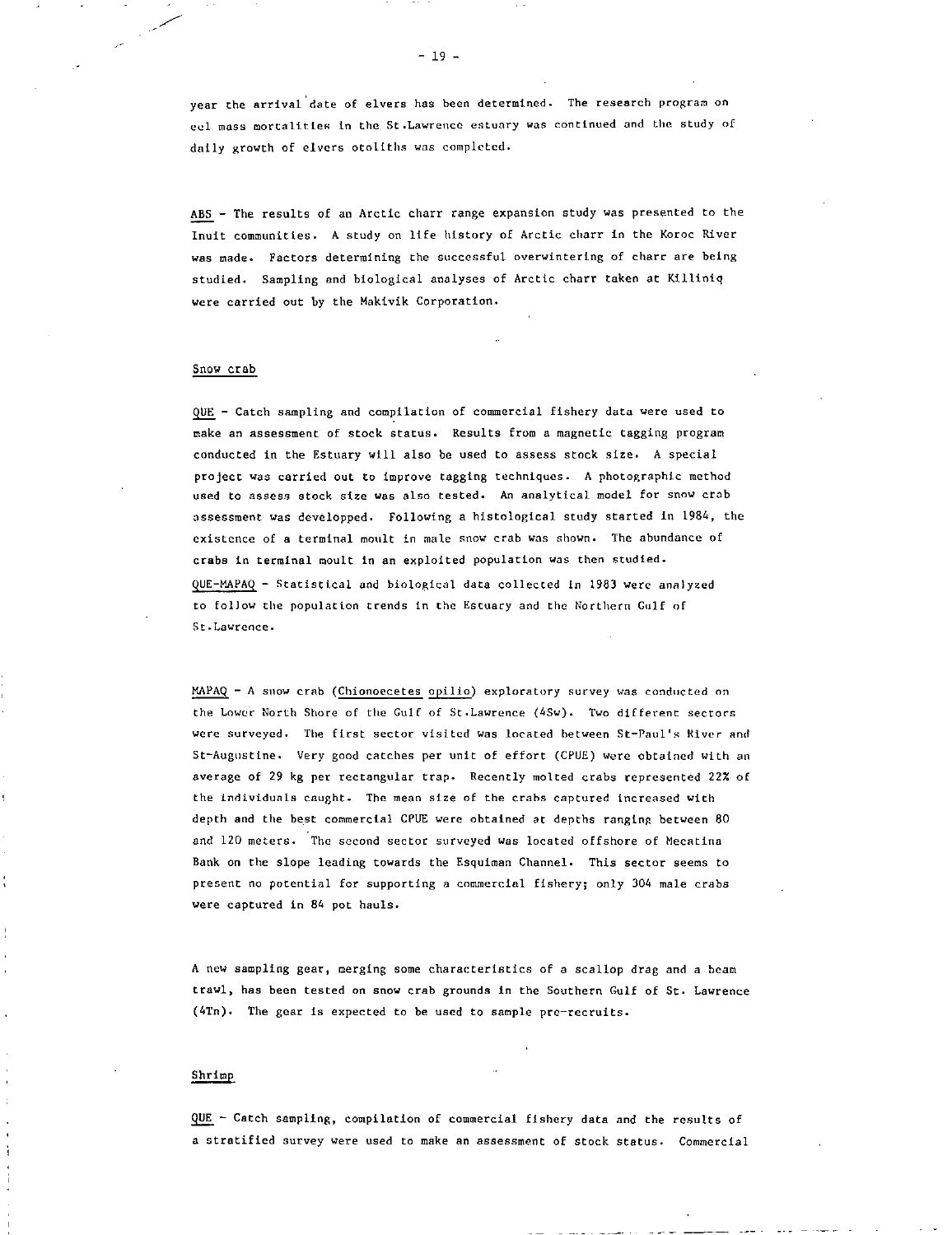catch and effort data were also analyzed to determine the exploitation pattern of the fleet. Cod stomachs were collected on shrimp vessels to study the influence of that predator on shrimp. The study of inter-moult growth was continued to complete data collected in 1982. Analyses were performed to genetically discriminate the different stocks.

 $QUE-MAPAQ - A$  research cruise was conducted to study the vertical migration of shrimp.

ABS - Extensive collections of shrimp were obtained from Killiniq for determination of fecundity and developmental stages and for determination of biochemical composition and energy content of whole animals and selected tissues. Live shrimp are being maintained in a close circulation seawater system for studies on moulting and sexual development and on the development of larvae.

Lobster

 $QUE - Juvenile lobster abundances were determined for different habitat around$ the Magdalen Islands. A survey of the commercial fishery was started and fishermen were asked to fill research logbooks. Some hydrographic data collected at the Magdalen Islands tend to confirm some hypotheses on recruitment and population mix. Samples were taken from 8 different regions in Quebec to collect morphometric data and study stock discrimination. The contaminant level in the hepatopancreas for these samples was also determined. A study on the co-existence of crab and lobster as well as feeding habits was initiated. An egg production model was developped.

QUE-MAPAQ- Magnetic tagging was done in the Magdalen Islands to study the effect of dredging on the lobster density. A comparative study was conducted to evaluate the performance of shyrion tags and magnetic tags.

CREP - A project on larval feeding and energetic needs was completed. Data on larval distribution were analyzed.

MAPAQ - In the scope of an environmental study concerning the effects of dredging activities on the lobster population in the Grande-Entrée lagoon (Magdalen Islands, 4Tf), population estimates were made by the mark and recapture method.

The spatial distribution of trap catches and samples from a henm trawl, taken in four control zones, were used to study the impact of dredging activities on lobster distribution and density.

## Scallop

QUE - Commercial catch and sample data and the results of a research cruise were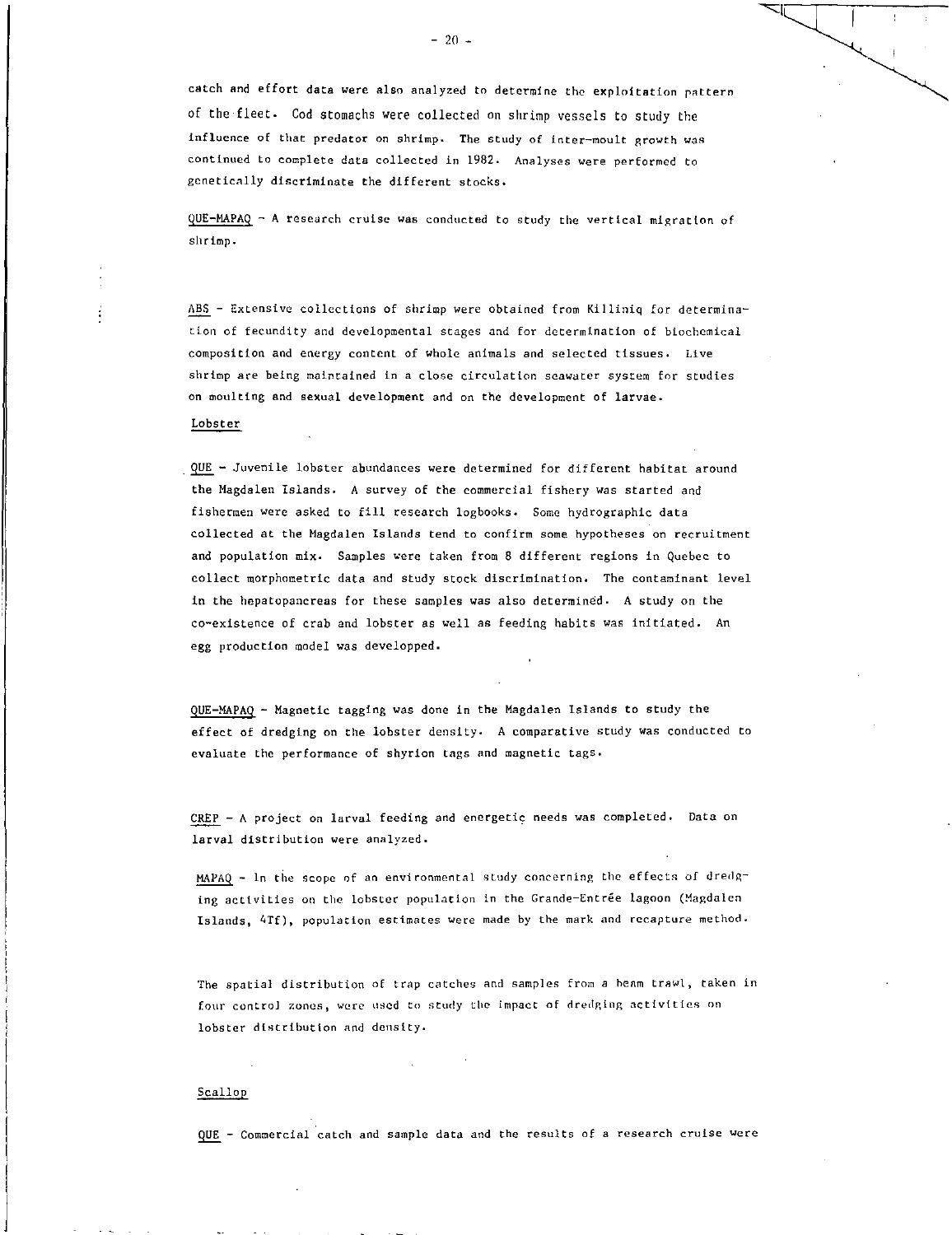used to assess stock size. A photographic method for assessing stock size was tested. Hydrographic data from the Magdalen Islands were studied and related to recruitment parameters. Spat collectors were monitored to determine the fixation rate. Experiments on growth and feeding behaviour were conducted in cooperation with the Scotia-Fundy region. The project on identification of the factors initiating spawning in the Chaleur Bay area was continued. Exploratory fishing was conducted along the Quebec North Shore in response to the growing demand for new fishing grounds.

ABS - Sampling and biological analyses of Iceland scallop taken at Killiniq were carried out by the Makivik Corporation.

MAPAQ - An Iceland scallop (Chlamys islandica) survey was conducted in the northeastern Gulf of St.Lawrence (4Sw) to collect biological data in the.Blanc-Sablon area and to explore the areas west of Blanc-Sablon, mainly the Mecatina Bank area. Three concentrations were observed near Great Mecatina Island yielding 12 to 16 kg per ten minute tow, and another bed near Mutton Bay yielded 90 kg per tow. These four concentrations were very small in surface area. However, averaging approximately 0.25 sq. nautical miles each. Results from this survey are presently being analysed in detail.

## Mussels

QUE - Growth and feeding behaviour were studied in relation to food abundance.

QUE-MAPAQ - The density and the position of mussels on collectors was shown not to affect growth at densities presently used. Several projects were initiated in order to optimize the strategies of mussel farming.

## Buccins

 $CREF - A$  three year project on the availability and population dynamics of buccin was initiated. Sampling was done to determine the distribution and abundance of the stocks. The reproductive cycle was studied and individuals were tagged and kept in tanks for growth studies.

## Early life stages

 $QUE - A$  literature review of recent studies on ecology and sampling techniques for larval shrimps, herring, cod and turbot was completed. A survey was conducted to locate the major concentrations of shrimp in the Gulf of St.Lawrence.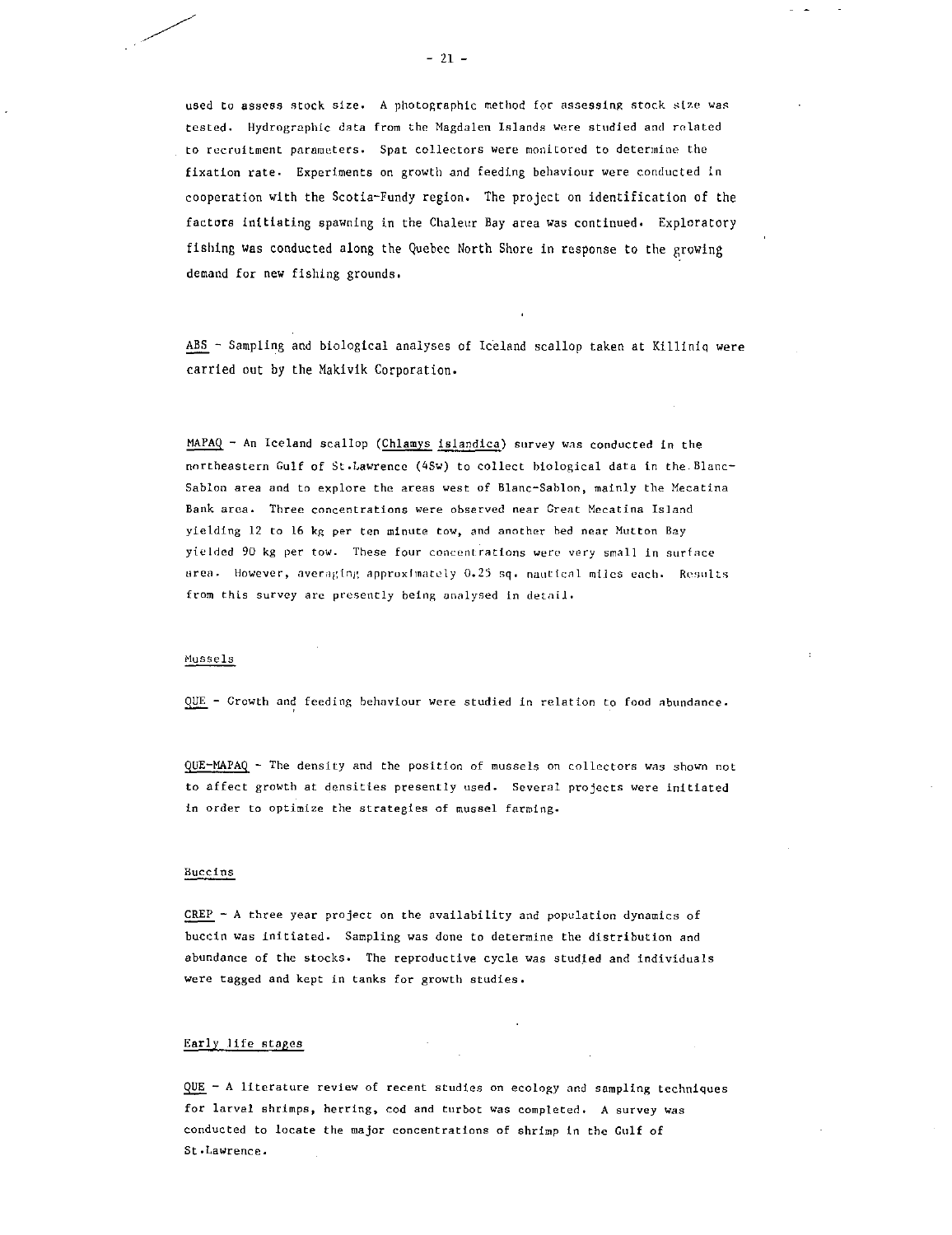ABS - A study of the nearshore distribution of larval fish and their vulnerability and sensitivity to crude oil is being carried out in Frobisher Bay.

CREP - Herring larvae collected in the St.Lawrence estuary were kept in tanks to study the influence of temperature, light and food availability on growth. An analytical model on the influence of feeding behavior on risk to predation was initiated. The influence of temperature on the digestion and respiration rate of mackerel and herring larvae was studied. A project on larval lobster feeding and energetic needs was completed. Data on the vertical and horizontal distribution of lobster larvae were analyzed.

Marine mammals

ABS:

## Ringed seals

The second year of a three-year study on the population of ringed seals inhabiting the fast ice of Barrow Strait in the Northwest territories was completed. This study Is attempting to relate numbers, reproductive status and condition of ringed seals to the quality and extent of sea ice. Ring seals specimens were collected from Inuit hunters. A study of the economics of seal hunting and the importance of renewable resources was initiated.

## Harp seals

From catches in the St.Lawrence estuary, studies were continued on age composition and reproductive rate of the Gulf population.

## Grey seals

A tagging program in the Gulf of St-Lawrence was carried out during Jan-Feb 1985. Returns will provide an estimate of production in the Gulf.

## Whales

Historical studies of North Atlantic and Arctic whales were continued on the estimation of original population abundance and assessment of current status of several species, especially the bowhead and white whale. A field study of diurnal activities, feeding behavior, pod and population structure, and individual identification of fin and minke whales was carried out in the Gulf of St.Lawrence.

A historical study on Lancaster Sound belugas has been completed. A fifth year of study on the behavior and vocalizations of belugas was completed at

ના